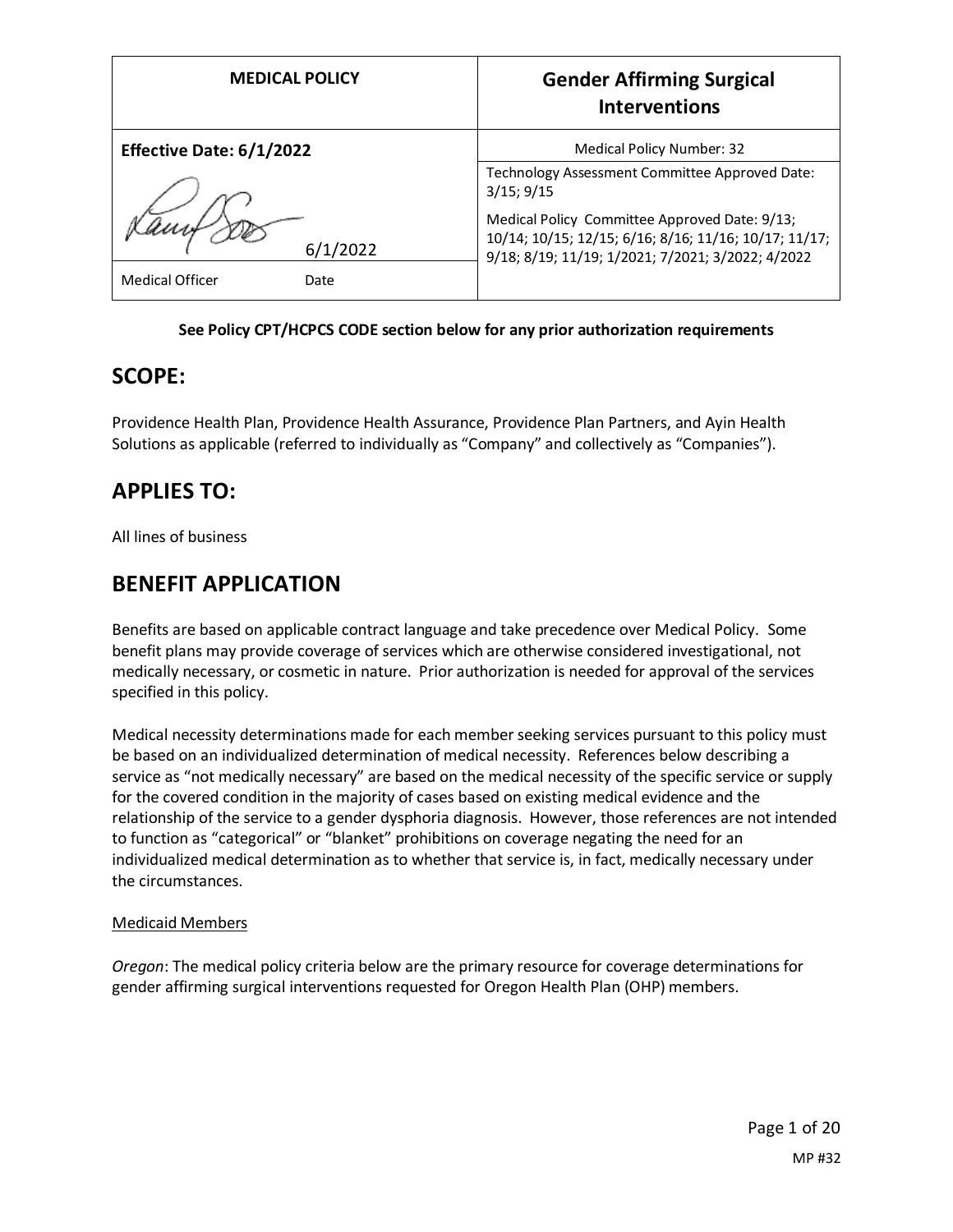## **POLICY CRITERIA**

Notes:

- **The following criteria and terminology are based on the World Professional Association for Transgender Health (WPATH) Standards of Care (7th Version).<sup>1</sup>**
- **WPATH does not consider fertility preservation a treatment for gender dysphoria disorder; therefore, it is not addressed in this policy.**
- **Applicable member benefits apply to requests for gender affirming services and take precedence over Medical Policy.**

#### **Breast/Chest Surgery**

#### *Mastectomy/Breast Reduction*

- I. Mastectomy/breast reduction may be considered **medically necessary and covered**  when **all** of the following (A.-E.) WPATH Standards of Care criteria are met:
	- A. Persistent, well-documented gender dysphoria; **and**
	- B. Capacity to make a fully informed decision and give consent for treatment; **and**
	- C. Patient has reached the legal age to give medical consent under applicable state law; **and**
	- D. If significant medical or mental health concerns are present, they must be reasonably well controlled; **and**
	- E. **One (1)** referral from a qualified mental health professional (se[e Policy Guidelines](#page-3-0) for the WPATH recommended qualifications for mental health professionals and content of the referral letters for surgery)

Note: Hormone therapy is not a prerequisite.

*Breast Augmentation (Implants/Lipofilling)*

- II. Breast augmentation (implants/lipofilling) may be considered **medically necessary and covered** when **all** of the following (A.-E.) WPATH Standards of Care criteria are met:
	- A. Persistent, well documented gender dysphoria; **and**
	- B. Capacity to make a fully informed decision and to give consent for treatment; **and**
	- C. Patient has reached the legal age to give medical consent under applicable state law; **and**
	- D. If significant medical or mental health concerns are present, they must be reasonably well controlled; **and**
	- E. **One (1)** referral from a qualified mental health professional (se[e Policy Guidelines](#page-3-0) for the WPATH recommended qualifications for mental health professionals and content of the referral letters for surgery)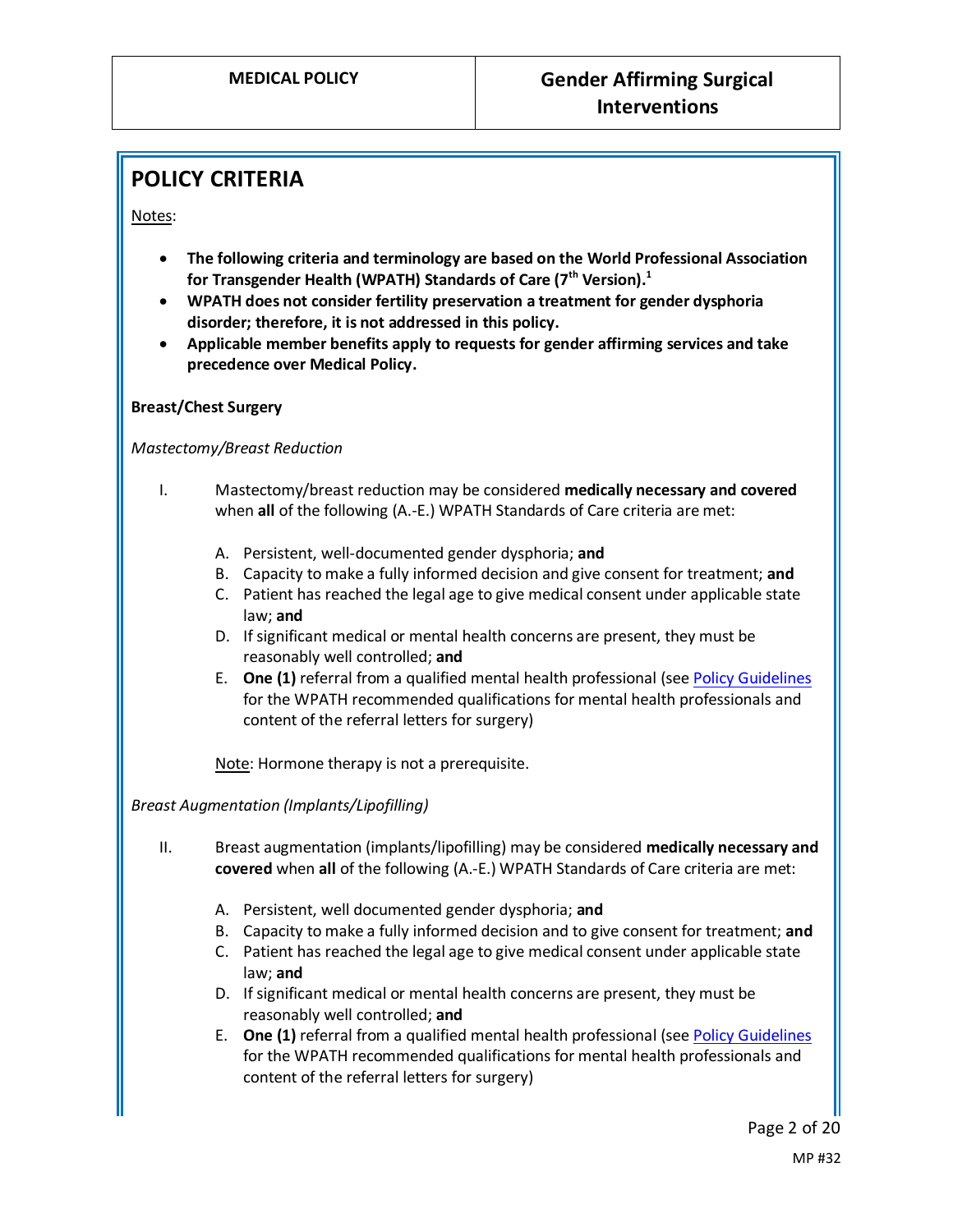Note: Although not an explicit criterion, it is recommended that male-to-female patients undergo feminizing hormone therapy (minimum 12 months) prior to breast augmentation surgery. The purpose is to maximize breast growth in order to obtain better surgical (aesthetic) results.

#### **Genital Surgery**

#### *Hysterectomy and Ovariectomy/Orchiectomy*

- III. Hysterectomy and ovariectomy/orchiectomy may be considered **medically necessary and covered** when **all** of the following (A.-F.) WPATH Standards of Care criteria are met:
	- A. Persistent, well documented gender dysphoria; **and**
	- B. Capacity to make a fully informed decision and to give consent for treatment; **and**
	- C. Patient has reached the legal age to give medical consent under applicable state law; **and**
	- D. If significant medical or mental health concerns are present, they must be well controlled; **and**
	- E. **Twelve (12)** continuous months of hormone therapy as appropriate to the patient's gender goals (unless hormones are not clinically indicated for the individual); **and**
	- F. **Two (2)** referrals from qualified mental health professionals who have independently assessed the patient (see [Policy Guidelines](#page-3-0) for the WPATH recommended qualifications for mental health professionals and content of the referral letters for surgery)

*Metoidioplasty or Phalloplasty/Vaginoplasty*

- IV. Metoidioplasty or phalloplasty/vaginoplasty may be considered **medically necessary and covered** when **all** of the following (A.-G.) WPATH Standards of Care criteria are met:
	- A. Persistent, well documented gender dysphoria; **and**
	- B. Capacity to make a fully informed decision and to give consent for treatment; **and**
	- C. Patient has reached the legal age to give medical consent under applicable state law; **and**
	- D. If significant medical or mental health concerns are present, they must be well controlled; **and**
	- E. **Twelve (12)** continuous months of hormone therapy as appropriate to the patient's gender goals (unless hormones are not clinically indicated for the individual); **and**
	- F. **Twelve (12)** continuous months of living in a gender role that is congruent with their identity; **and**
	- G. **Two (2)** referrals from qualified mental health professionals who have independently assessed the patient (see [Policy Guidelines](#page-3-0) for the WPATH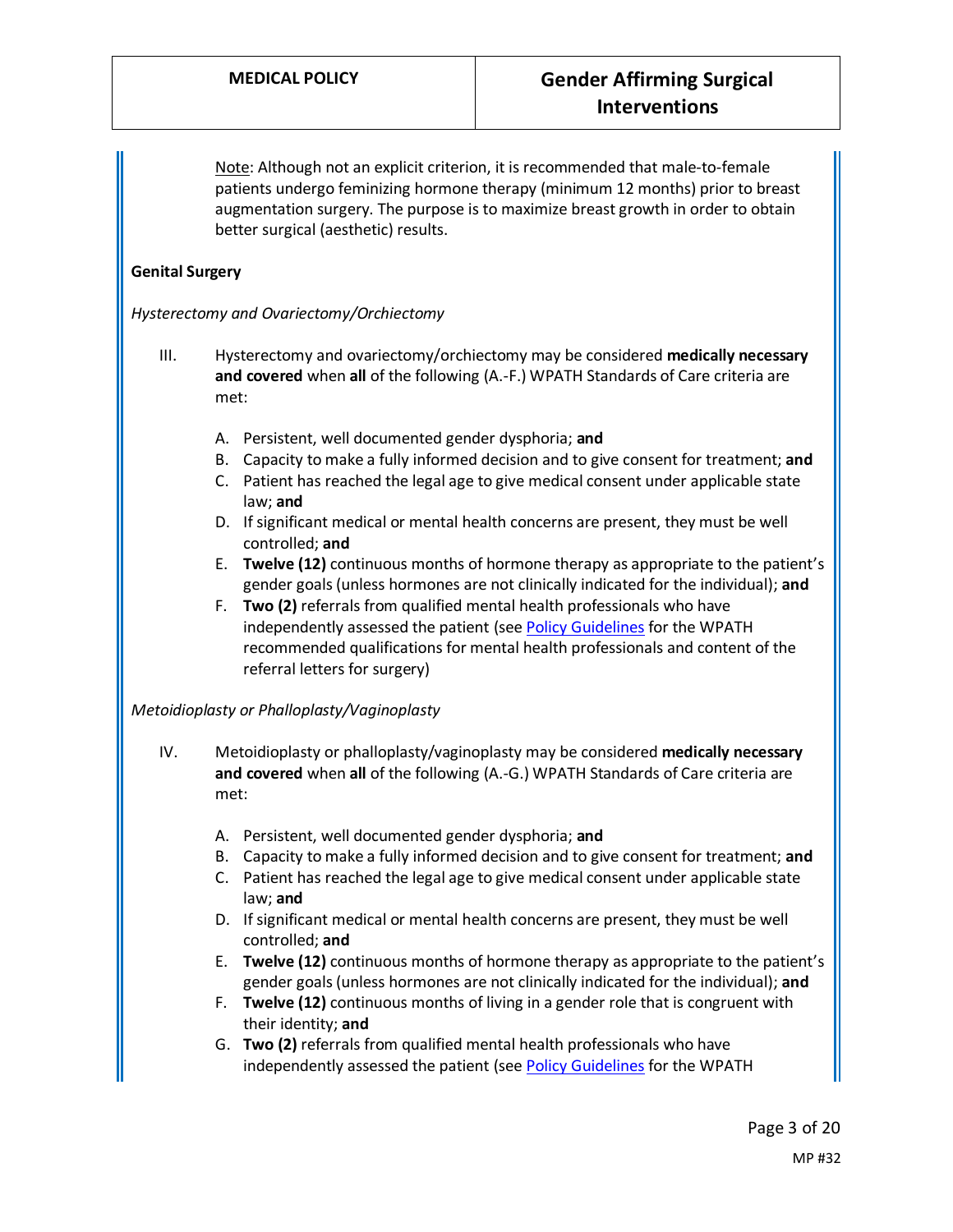recommended qualifications for mental health professionals and content of the referral letters for surgery)

#### Notes:

- Although not an explicit criterion, it is recommended that these patients also have regular visits with a mental health or other medical professional.
- Criterion IV.F. above is based on expert clinical consensus that this experience provides ample opportunity for patients to experience and socially adjust in their desired gender role, before undergoing irreversible surgery.

*Skin Substitute as a Component of Genital Surgery*

V. The use of a skin substitute as a component of a genital surgery may be **medically necessary and covered**. Please see medical policy, Skin and Tissue Substitutes, for applicable codes and prior authorization requirements.

*Other Procedures Related to Gender Affirming Surgical Interventions* 

VI. Procedures not addressed in criteria I.-V. above may be considered **medically necessary and covered** when the surgical indication is for a primary diagnosis of gender dysphoria.

# <span id="page-3-0"></span>**POLICY GUIDELINES**

*Competency of Mental Health Professionals Working with Adults Who Present with Gender Dysphoria*

"The training of mental health professionals competent to work with gender dysphoric adults rests upon basic general clinical competence in the assessment, diagnosis, and treatment of mental health concerns. Clinical training may occur within any discipline that prepares mental health professionals for clinical practice, such as psychology, psychiatry, social work, mental health counseling, marriage and family therapy, nursing, or family medicine with specific training in behavioral health and counseling. The following are recommended minimum credentials for mental health professionals who work with adults presenting with gender dysphoria:

- 1. A master's degree or its equivalent in a clinical behavioral science field. This degree, or a more advanced one, should be granted by an institution accredited by the appropriate national or regional accrediting board. The mental health professional should have documented credentials from a relevant licensing board or equivalent for that country.
- 2. Competence in using the Diagnostic Statistical Manual of Mental Disorders and/or the International Classification of Diseases for diagnostic purposes.
- 3. Ability to recognize and diagnose coexisting mental health concerns and to distinguish these from gender dysphoria.
- 4. Documented supervised training and competence in psychotherapy or counseling.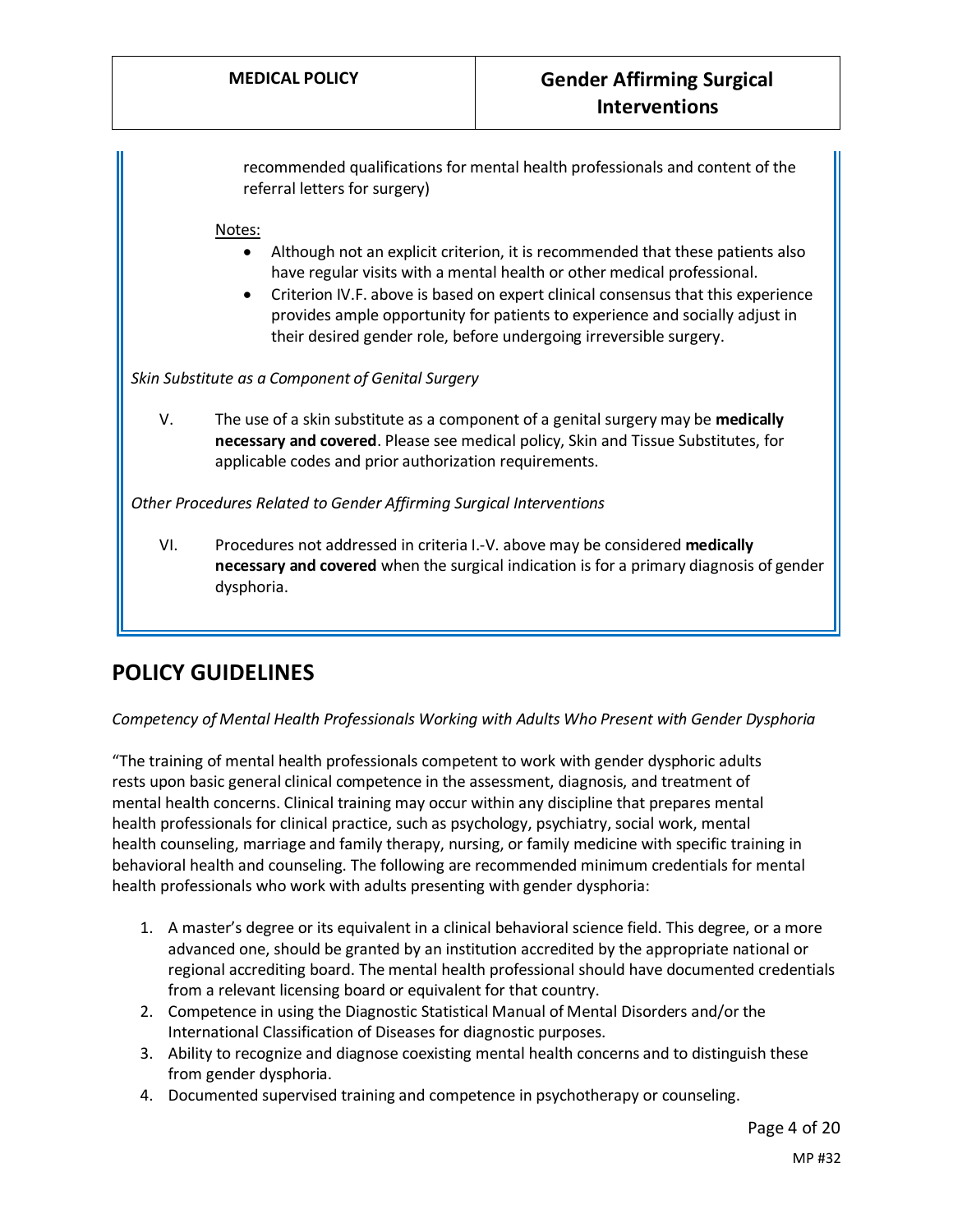- 5. Knowledgeable about gender-nonconforming identities and expressions, and the assessment and treatment of gender dysphoria.
- 6. Continuing education in the assessment and treatment of gender dysphoria. This may include attending relevant professional meetings, workshops, or seminars; obtaining supervision from a mental health professional with relevant experience; or participating in research related to gender nonconformity and gender dysphoria.

In addition to the minimum credentials above, it is recommended that mental health professionals develop and maintain cultural competence to facilitate their work with transsexual, transgender, and gender-nonconforming clients. This may involve, for example, becoming knowledgeable about current community, advocacy, and public policy issues relevant to these clients and their families. Additionally, knowledge about sexuality, sexual health concerns, and the assessment and treatment of sexual disorders is preferred."

### *Referral Letters*

The WPATH recommended content of the referral letters for surgery is as follows:

- 1. The client's general identifying characteristics;
- 2. Results of the client's psychosocial assessment, including any diagnoses;
- 3. The duration of the mental health professional's relationship with the client, including the type of evaluation and therapy or counseling to date;
- 4. An explanation that the criteria for surgery have been met, and a brief description of the clinical rationale for supporting the patient's request for surgery;
- 5. A statement about the fact that informed consent has been obtained from the patient;
- 6. A statement that the mental health professional is available for coordination of care and welcomes a phone call to establish this.

# **CPT/HCPCS CODES**

| <b>All Lines of Business</b>        |                                                                                                                                                                                                                                               |
|-------------------------------------|-----------------------------------------------------------------------------------------------------------------------------------------------------------------------------------------------------------------------------------------------|
| <b>Prior Authorization Required</b> |                                                                                                                                                                                                                                               |
| 11920                               | Tattooing, intradermal introduction of insoluble opaque pigments to correct color<br>defects of skin, including micropigmentation; 6.0 sq cm or less                                                                                          |
| 11921                               | Tattooing, intradermal introduction of insoluble opaque pigments to correct color<br>defects of skin, including micropigmentation; 6.1 to 20.0 sq cm                                                                                          |
| 11922                               | Tattooing, intradermal introduction of insoluble opaque pigments to correct color<br>defects of skin, including micropigmentation; each additional 20.0 sq cm, or part<br>thereof (list separately in addition to code for primary procedure) |
| 15832                               | Excision, excessive skin and subcutaneous tissue (includes lipectomy); thigh                                                                                                                                                                  |
| 15833                               | Excision, excessive skin and subcutaneous tissue (includes lipectomy); leg                                                                                                                                                                    |
| 15834                               | Excision, excessive skin and subcutaneous tissue (includes lipectomy); hip                                                                                                                                                                    |
| 15835                               | Excision, excessive skin and subcutaneous tissue (includes lipectomy); buttock                                                                                                                                                                |
| 15836                               | Excision, excessive skin and subcutaneous tissue (includes lipectomy); arm                                                                                                                                                                    |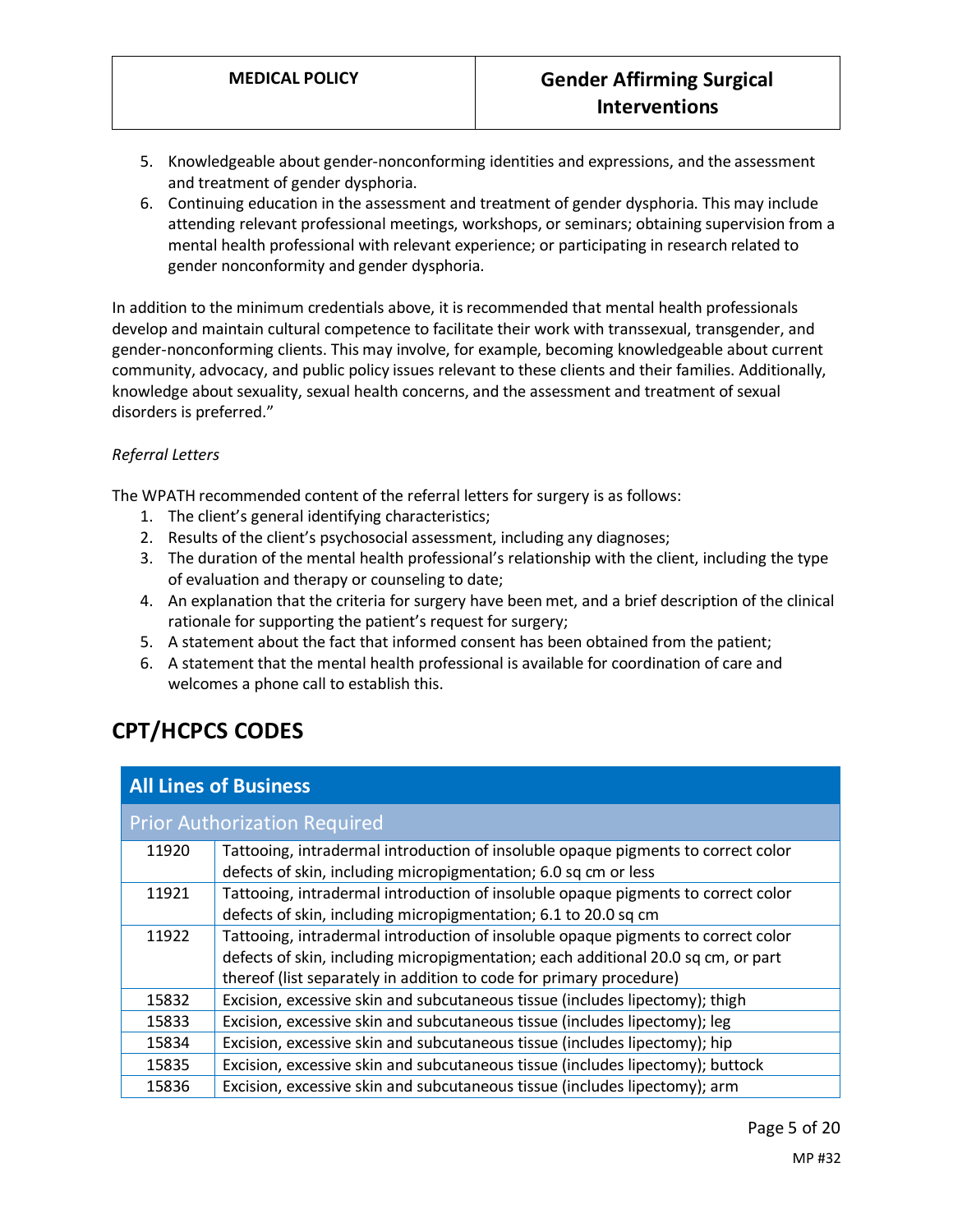# **MEDICAL POLICY Gender Affirming Surgical Interventions**

| 15837 | Excision, excessive skin and subcutaneous tissue (includes lipectomy); forearm or hand    |
|-------|-------------------------------------------------------------------------------------------|
| 15838 | Excision, excessive skin and subcutaneous tissue (includes lipectomy); submental fat      |
|       | pad                                                                                       |
| 15839 | Excision, excessive skin and subcutaneous tissue (includes lipectomy); other area         |
| 15847 | Excision, excessive skin and subcutaneous tissue (includes lipectomy), abdomen (eg,       |
|       | abdominoplasty) (includes umbilical transposition and fascial plication) (list separately |
|       | in addition to code for primary procedure)                                                |
| 15876 | Suction assisted lipectomy; head and neck                                                 |
| 15877 | Suction assisted lipectomy; trunk                                                         |
| 15878 | Suction assisted lipectomy; upper extremity                                               |
| 15879 | Suction assisted lipectomy; lower extremity                                               |
| 19300 | Mastectomy for gynecomastia                                                               |
| 19316 | Mastopexy                                                                                 |
| 19318 | Reduction mammaplasty                                                                     |
| 19325 | Mammaplasty, augmentation; with prosthetic implant                                        |
| 19328 | Removal of intact mammary implant                                                         |
| 19330 | Removal of mammary implant material                                                       |
| 19340 | Immediate insertion of breast prosthesis following mastopexy, mastectomy or in            |
|       | reconstruction                                                                            |
| 19342 | Delayed insertion of breast prosthesis following mastopexy, mastectomy or in              |
|       | reconstruction                                                                            |
| 19350 | Nipple/areola reconstruction                                                              |
| 19355 | Correction of inverted nipples                                                            |
| 19357 | Breast reconstruction, immediate or delayed, with tissue expander, including              |
|       | subsequent expansion                                                                      |
| 19361 | Breast reconstruction with latissimus dorsi flap, without prosthetic implant              |
| 19364 | Breast reconstruction with free flap                                                      |
| 19367 | Breast reconstruction with transverse rectus abdominis myocutaneous flap (TRAM),          |
|       | single pedicle, including closure of donor site                                           |
|       | Breast reconstruction with transverse rectus abdominis myocutaneous flap (TRAM),          |
| 19368 | single pedicle, including closure of donor site; with microvascular anastomosis           |
|       | (supercharging)                                                                           |
| 19369 | Breast reconstruction with transverse rectus abdominis myocutaneous flap (TRAM),          |
|       | double pedicle, including closure of donor site                                           |
| 19370 | Open periprosthetic capsulotomy, breast                                                   |
| 19371 | Periprosthetic capsulectomy, breast                                                       |
| 19380 | Revision of reconstructed breast                                                          |
| 19396 | Preparation of moulage for custom breast implant                                          |
| 21121 | Genioplasty; sliding osteotomy, single piece                                              |
| 21122 | Genioplasty; sliding osteotomies, 2 or more osteotomies (eg, wedge excision or bone       |
|       | wedge reversal for asymmetrical chin)                                                     |
| 21123 | Genioplasty; sliding, augmentation with interpositional bone grafts (includes obtaining   |
|       | autografts)                                                                               |
| 21740 | Reconstructive repair of pectus excavatum or carinatum; open                              |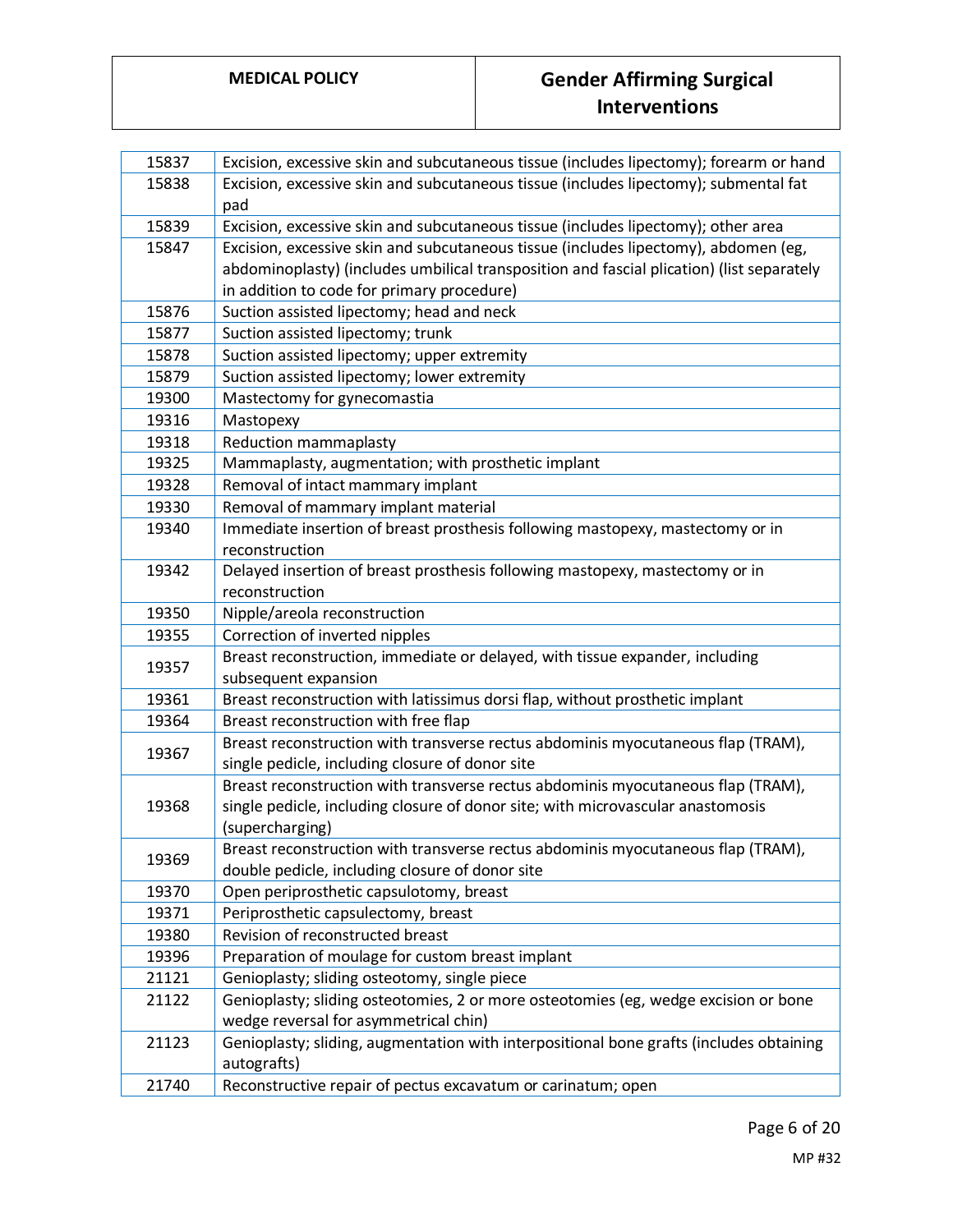# **MEDICAL POLICY Gender Affirming Surgical Interventions**

| 21742 | Reconstructive repair of pectus excavatum or carinatum; minimally invasive approach<br>(Nuss procedure), without thoracoscopy |
|-------|-------------------------------------------------------------------------------------------------------------------------------|
| 21743 | Reconstructive repair of pectus excavatum or carinatum; minimally invasive approach                                           |
|       | (Nuss procedure), with thoracoscopy                                                                                           |
| 30400 | Rhinoplasty, primary; lateral and alar cartilages and/or elevation of nasal tip                                               |
| 30410 | Rhinoplasty, primary; complete, external parts including bony pyramid, lateral and alar                                       |
|       | cartilages, and/or elevation of nasal tip                                                                                     |
| 30420 | Rhinoplasty, primary; including major septal repair                                                                           |
| 30430 | Rhinoplasty, secondary; minor revision (small amount of nasal tip work                                                        |
| 30435 | Rhinoplasty, secondary; intermediate revision (bony work with osteotomies)                                                    |
| 30450 | Rhinoplasty, secondary; major revision (nasal tip work and osteotomies)                                                       |
| 53430 | Reconstruction of urethra                                                                                                     |
| 54120 | Amputation of penis; partial                                                                                                  |
| 54125 | Amputation of penis; complete                                                                                                 |
| 54400 | Insertion of penile prosthesis; non-inflatable (semi-rigid)                                                                   |
| 54401 | Insertion of penile prosthesis; inflatable (self-contained)                                                                   |
| 54405 | Insertion of multi-component, inflatable penile prosthesis, including placement of                                            |
|       | pump, cylinders, and reservoir                                                                                                |
| 54520 | Orchiectomy, simple (including subcapsular), with or without testicular prosthesis,                                           |
|       | scrotal or inguinal approach                                                                                                  |
| 54660 | Insertion of testicular prosthesis (separate procedure)                                                                       |
| 54690 | Laparoscopy, surgical; orchiectomy                                                                                            |
| 55150 | Resection of scrotum                                                                                                          |
| 55175 | Scrotoplasty; simple                                                                                                          |
| 55180 | Scrotoplasty; complicated                                                                                                     |
| 55970 | Intersex surgery; male to female                                                                                              |
| 55980 | Intersex surgery; female to male                                                                                              |
| 56620 | Vulvectomy simple; partial                                                                                                    |
| 56625 | Vulvectomy simple; complete                                                                                                   |
| 56800 | Plastic repair of introitus                                                                                                   |
| 56805 | Clitoroplasty for intersex state                                                                                              |
| 57106 | Vaginectomy, partial removal of vaginal wall                                                                                  |
| 57110 | Vaginectomy, complete removal of vaginal wall                                                                                 |
| 57291 | Construction of artificial vagina, without graft                                                                              |
| 57292 | Construction of artificial vagina, with graft                                                                                 |
| 57335 | Vaginoplasty for intersex state                                                                                               |
| C1813 | Prosthesis, penile, inflatable                                                                                                |
| C2622 | Prosthesis, penile, non-inflatable                                                                                            |
| L8600 | Implantable breast prosthesis, silicone or equal                                                                              |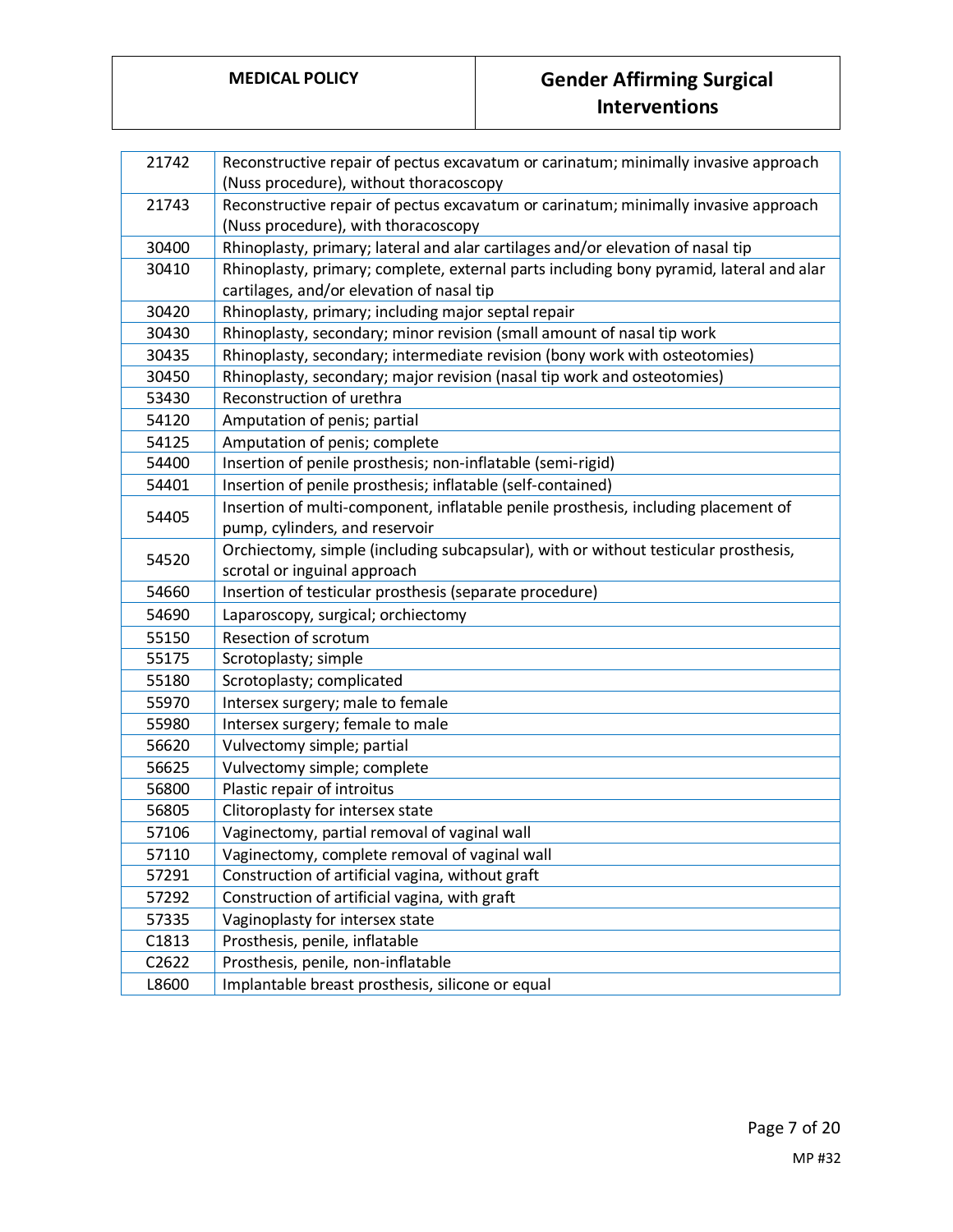|       | <b>Prior Authorization Required</b>                                                                                                                                                                                           |  |
|-------|-------------------------------------------------------------------------------------------------------------------------------------------------------------------------------------------------------------------------------|--|
|       | The following codes require prior authorization when billed with diagnosis code F64.0, F64.1, F64.8,                                                                                                                          |  |
|       | or F64.9, or any diagnosis code listed in the "Billing Guidelines" section of the policy, "Hysterectomy                                                                                                                       |  |
|       | for Benign Conditions" (All Lines of Business Except Medicare).                                                                                                                                                               |  |
| 58150 | Total abdominal hysterectomy (corpus and cervix), with or without removal of tube(s),<br>with or without removal of ovary(s)                                                                                                  |  |
| 58152 | Total abdominal hysterectomy (corpus and cervix), with or without removal of tube(s),<br>with or without removal of ovary(s); with colpo-urethrocystopexy (eg, Marshall-<br>Marchetti-Krantz, Burch)                          |  |
| 58260 | Vaginal hysterectomy, for uterus 250 g or less                                                                                                                                                                                |  |
| 58262 | Vaginal hysterectomy, for uterus 250 g or less; with removal of tube(s), and/or ovary(s)                                                                                                                                      |  |
| 58275 | Vaginal hysterectomy, with total or partial vaginectomy                                                                                                                                                                       |  |
| 58290 | Vaginal hysterectomy, for uterus greater than 250 g                                                                                                                                                                           |  |
| 58291 | Vaginal hysterectomy, for uterus greater than 250 g; with removal of tube(s) and/or<br>ovary(s)                                                                                                                               |  |
| 58541 | Laparoscopy, surgical, supracervical hysterectomy, for uterus 250 g or less                                                                                                                                                   |  |
| 58542 | Laparoscopy, surgical, supracervical hysterectomy, for uterus 250 g or less; with<br>removal of tube(s) and/or ovary(s)                                                                                                       |  |
| 58543 | Laparoscopy, surgical, supracervical hysterectomy, for uterus greater than 250 g                                                                                                                                              |  |
| 58544 | Laparoscopy, surgical, supracervical hysterectomy, for uterus greater than 250 g; with<br>removal of tube(s) and/or ovary(s)                                                                                                  |  |
| 58550 | Laparoscopy, surgical, with vaginal hysterectomy, for uterus 250 g or less                                                                                                                                                    |  |
| 58552 | Laparoscopy, surgical, with vaginal hysterectomy, for uterus 250 g or less; with removal<br>of tube(s) and/or ovary(s)                                                                                                        |  |
| 58553 | Laparoscopy, surgical, with vaginal hysterectomy, for uterus greater than 250 g                                                                                                                                               |  |
| 58554 | Laparoscopy, surgical, with vaginal hysterectomy, for uterus greater than 250 g; with<br>removal of tube(s) and/or ovary(s)                                                                                                   |  |
| 58570 | Laparoscopy, surgical, with total hysterectomy, for uterus 250 g or less                                                                                                                                                      |  |
| 58571 | Laparoscopy, surgical, with total hysterectomy, for uterus 250 g or less; with removal<br>of tube(s) and/or ovary(s)                                                                                                          |  |
| 58572 | Laparoscopy, surgical, with total hysterectomy, for uterus greater than 250 g                                                                                                                                                 |  |
| 58573 | Laparoscopy, surgical, with total hysterectomy, for uterus greater than 250 g; with<br>removal of tube(s) and/or ovary(s)                                                                                                     |  |
|       | No Prior Authorization Required                                                                                                                                                                                               |  |
| 15769 | Grafting of autologous soft tissue, other, harvested by direct excision (eg, fat, dermis,<br>fascia)                                                                                                                          |  |
| 15771 | Grafting of autologous fat harvested by liposuction technique to trunk, breasts, scalp,<br>arms, and/or legs; 50 cc or less injectate                                                                                         |  |
| 15772 | Grafting of autologous fat harvested by liposuction technique to trunk, breasts, scalp,<br>arms, and/or legs; each additional 50 cc injectate, or part thereof (List separately in<br>addition to code for primary procedure) |  |
| 19303 | Mastectomy, simple, complete                                                                                                                                                                                                  |  |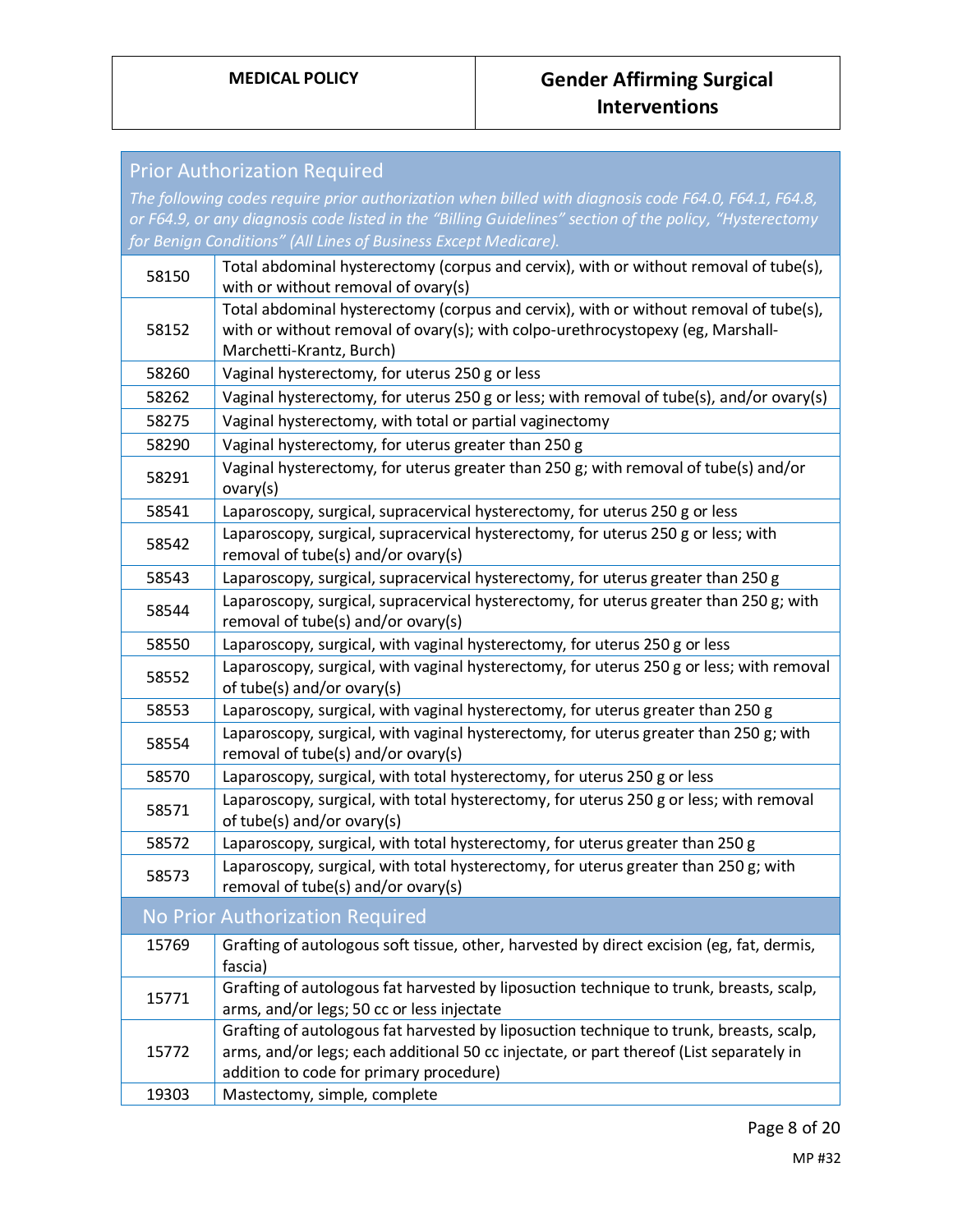# **MEDICAL POLICY Gender Affirming Surgical Interventions**

| 19304                                                                                         | Mastectomy, subcutaneous                                                                                                                                                                                                                                     |
|-----------------------------------------------------------------------------------------------|--------------------------------------------------------------------------------------------------------------------------------------------------------------------------------------------------------------------------------------------------------------|
| 58661                                                                                         | Laparoscopy, surgical; with removal of adnexal structures (partial or total<br>oophorectomy and/or salpingectomy)                                                                                                                                            |
| 58720                                                                                         | Salpingo-oophorectomy, complete or partial, unilateral or bilateral (separate<br>procedure)                                                                                                                                                                  |
| C1789                                                                                         | Prosthesis, breast (implantable)                                                                                                                                                                                                                             |
| G0429                                                                                         | Dermal filler injection(s) for the treatment of facial lipodystrophy syndrome                                                                                                                                                                                |
|                                                                                               | No Prior Authorization Required                                                                                                                                                                                                                              |
|                                                                                               | The following codes may be considered medically necessary and covered when billed with                                                                                                                                                                       |
|                                                                                               | diagnosis code F64.0, F64.1, F64.8, or F64.9. If billed without one of these diagnosis codes,                                                                                                                                                                |
|                                                                                               | the CPT code will deny as cosmetic.                                                                                                                                                                                                                          |
| 11950                                                                                         | Subcutaneous injection of filling material (eg, collagen); 1cc or less                                                                                                                                                                                       |
| 11951                                                                                         | Subcutaneous injection of filling material (eg, collagen); 1.1 to 5.0 cc                                                                                                                                                                                     |
| 11952                                                                                         | Subcutaneous injection of filling material (eg, collagen); 5.1 to 10.0 cc                                                                                                                                                                                    |
| 11954                                                                                         | Subcutaneous injection of filling material (eg, collagen); over 10.0 cc                                                                                                                                                                                      |
| 15773                                                                                         | Grafting of autologous fat harvested by liposuction technique to face, eyelids, mouth,<br>neck, ears, orbits, genitalia, hands, and/or feet' 25 cc or less injectable                                                                                        |
| 15774                                                                                         | Grafting of autologous fat harvested by liposuction technique to face, eyelids, mouth,<br>neck, ears, orbits, genitalia, hands, and/or feet; each additional 25 cc injectate, or part<br>thereof (List separately in addition to code for primary procedure) |
| 17380                                                                                         | Electrolysis epilation, each 30 minutes                                                                                                                                                                                                                      |
| 21120                                                                                         | Genioplasty; augmentation (autograft, allograft, prosthetic material)                                                                                                                                                                                        |
| 21137                                                                                         | Reduction forehead; contouring only                                                                                                                                                                                                                          |
| 21270                                                                                         | Malar augmentation, prosthetic material                                                                                                                                                                                                                      |
| <b>Unlisted Codes</b>                                                                         |                                                                                                                                                                                                                                                              |
| All unlisted codes will be reviewed for medical necessity, correct coding, and pricing at the |                                                                                                                                                                                                                                                              |
|                                                                                               | claim level. If an unlisted code is billed related to services addressed in this policy, then                                                                                                                                                                |
|                                                                                               | prior-authorization is required.                                                                                                                                                                                                                             |
|                                                                                               | An unlisted code may be necessary to bill for the following procedures: laser hair removal,                                                                                                                                                                  |
| metoidioplasty, phalloplasty.                                                                 |                                                                                                                                                                                                                                                              |
| 17999                                                                                         | Unlisted procedure, skin, mucous membrane and subcutaneous tissue                                                                                                                                                                                            |
| 55899                                                                                         | Unlisted procedure, male genital system                                                                                                                                                                                                                      |
| 58999                                                                                         | Unlisted procedure, female genital system (nonobstetrical)                                                                                                                                                                                                   |
| 67999                                                                                         | Unlisted procedure, eyelids                                                                                                                                                                                                                                  |
| 69399                                                                                         | Unlisted procedure, external ear                                                                                                                                                                                                                             |

96999 | Unlisted special dermatological service or procedure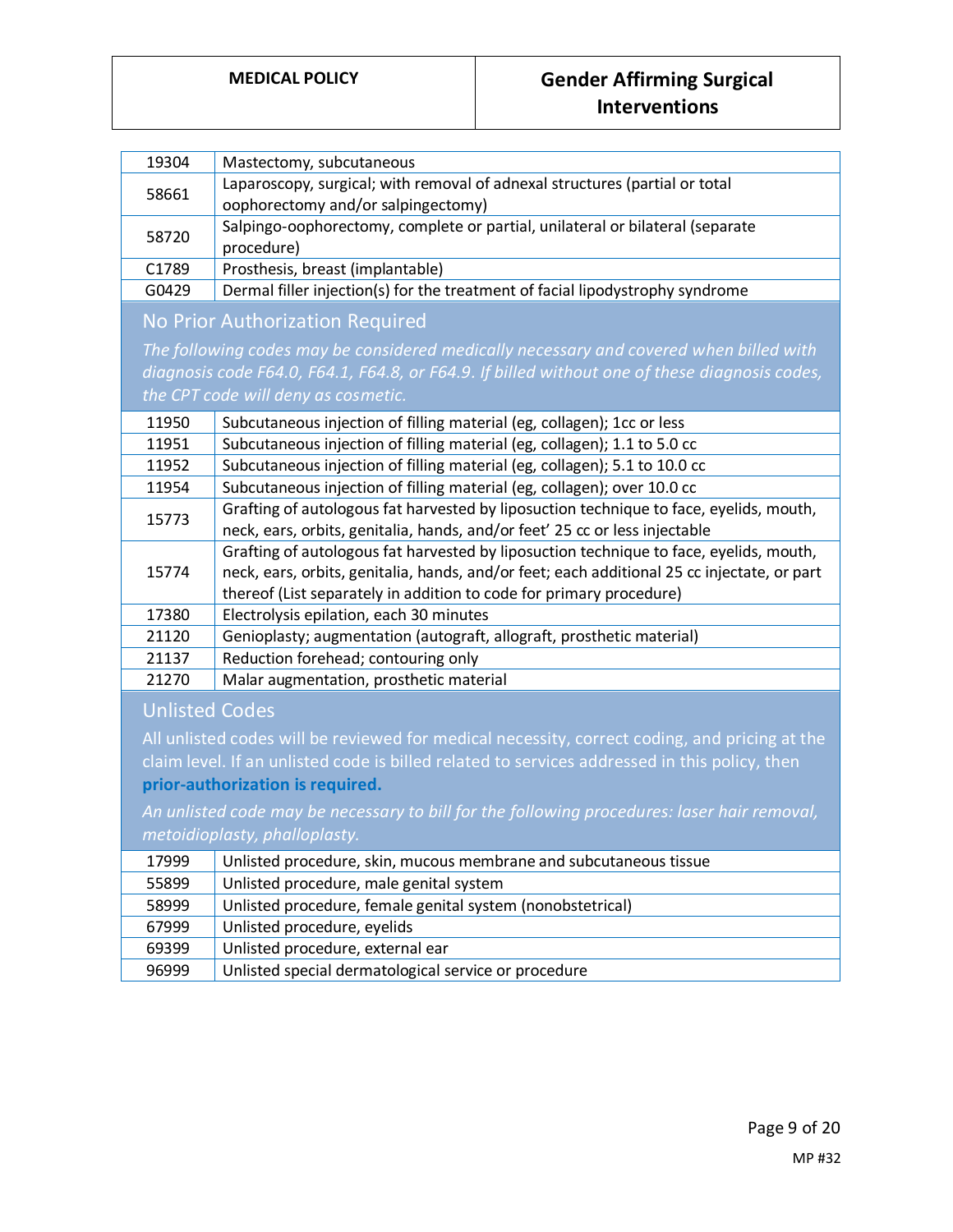### **DESCRIPTION**

#### Transsexual, Transgender, and Gender-Nonconforming

The American Psychological Association (APA) indicates gender identity refers to a person's internal sense of being a male or female. According to the APA, "transgender is an umbrella term for persons whose gender identity, gender expression or behavior does not conform to that typically associated with the sex to which they were assigned at birth. $"^2$ 

For the purposes of this policy, the term "transgender" will be used as an umbrella term to refer to all transsexual, transgender, and gender-nonconforming individuals.

According to the World Professional Association for Transgender Health (WPATH) Standard of Care guidelines (version 7):

"Formal epidemiologic studies on the incidence and prevalence of transsexualism specifically or transgender and gender-nonconforming identities in general have not been conducted, and efforts to achieve realistic estimates are fraught with enormous difficulties."<sup>1</sup>

WPATH noted that cumulative studies assessing the prevalence estimated, "from 1:11,900 to 1:45,000 for male-to-female individuals (MtF) and 1:30,400 to 1:200,000 for female-to-male (FtM) individuals. Some scholars have suggested that the prevalence is much higher, depending on the methodology used in the research."<sup>1</sup>

#### Gender Dysphoria

According to the WPATH:

"Gender nonconformity refers to the extent to which a person's gender identity, role, or expression differs from the cultural norms prescribed for people of a particular sex. Gender dysphoria refers to discomfort or distress that is caused by a discrepancy between a person's gender identity and that person's sex assigned at birth (and the associated gender role and/or primary and secondary sex characteristics). Only some gender-nonconforming people experience gender dysphoria at some point in their lives.

Treatment is available to assist people with such distress to explore their gender identity and find a gender role that is comfortable for them. Treatment is individualized: What helps one person alleviate gender dysphoria might be very different from what helps another person. This process may or may not involve a change in gender expression or body modifications. Medical treatment options include, for example, feminization or masculinization of the body through hormone therapy and/or surgery, which are effective in alleviating gender dysphoria and are medically necessary for many people. Gender identities and expressions are diverse, and hormones and surgery are just two of many options available to assist people with achieving comfort with self and identity.

Gender dysphoria can in large part be alleviated through treatment."<sup>1</sup>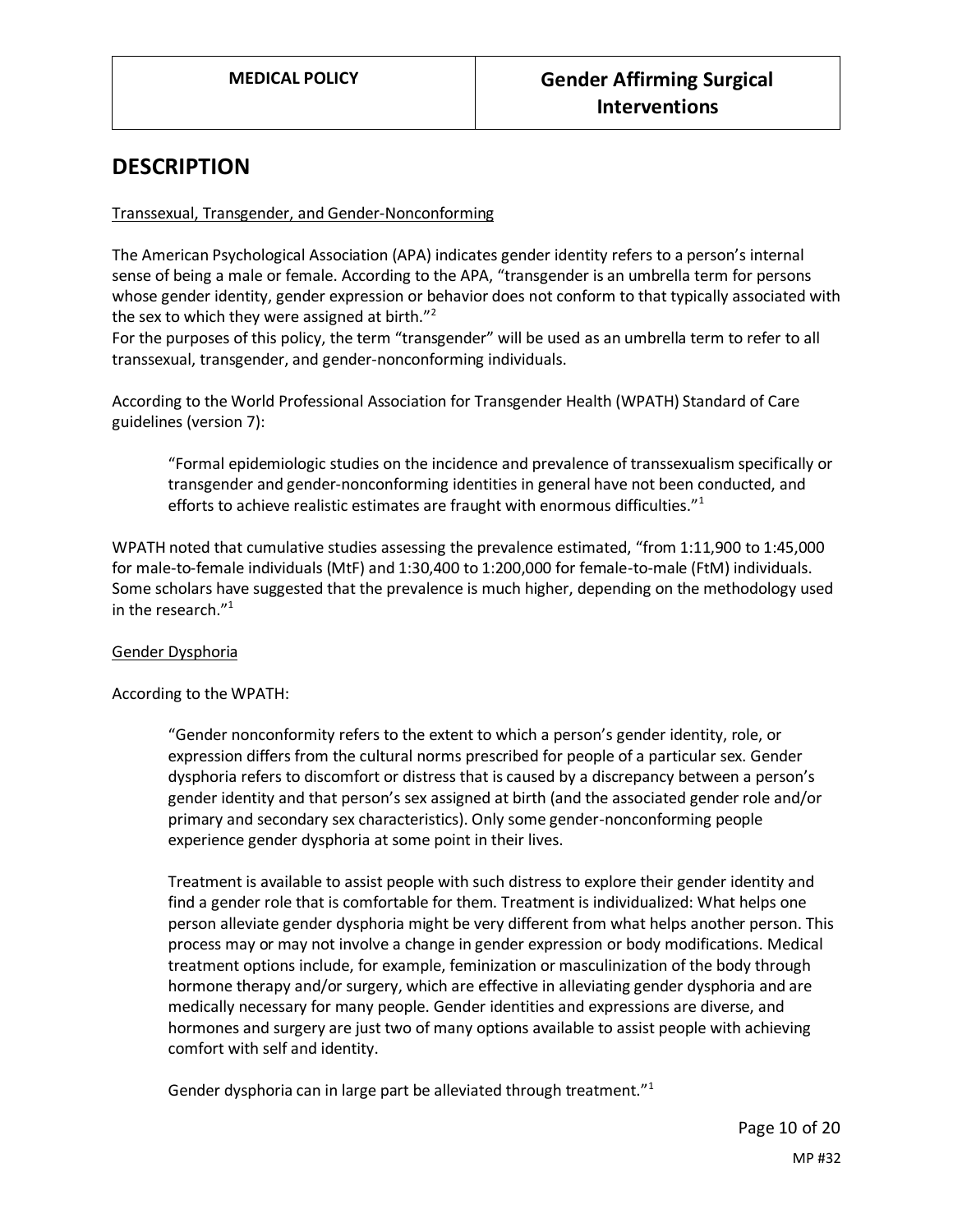#### Treatment of Gender Dysphoria

According to the Oregon Health Authority (OHA) Guideline for Gender Dysphoria, Frequently Asked Questions resource page, non-treatment of gender dysphoria carries significant morbidity and mortality risks. OHA notes:

"Suicide in untreated gender dysphoria patients is a major problem and treatment has been shown to reduce suicide attempt rates from 30 percent down to 5 percent. Treatment with puberty suppression hormones, cross-sex hormone therapy, and gender reassignment surgery has been shown to be highly effective in relieving gender dysphoria, reducing depression and anxiety, and reducing rates of suicide/suicide attempts."<sup>3</sup>

Transgender individuals with gender dysphoria may seek medical and/or surgical treatments to alleviate symptoms. Treatments for gender dysphoria may include behavioral and hormonal therapies and gender reassignment surgery (GRS).

#### According to the WPATH:

"Treatment options include the following:

- Changes in gender expression and role (which may involve living part time or full time in another gender role, consistent with one's gender identity);
- Hormone therapy to feminize or masculinize the body;
- Surgery to change primary and/or secondary sex characteristics (e.g., breasts/chest, external and/or internal genitalia, facial features, body contouring);
- Psychotherapy (individual, couple, family, or group) for purposes such as exploring gender identity, role, and expression; addressing the negative impact of gender dysphoria and stigma on mental health; alleviating internalized transphobia; enhancing social and peer support; improving body image; or promoting resilience.

Satisfaction rates across studies ranged from 87% of MtF patients to 97% of FtM patients, and regrets were extremely rare (1–1.5% of MtF patients and <1% of FtM patients). Indeed, hormone therapy and surgery have been found to be medically necessary to alleviate gender dysphoria in many people."<sup>1</sup>

### **CLINICAL PRACTICE GUIDELINES**

#### **World Professional Association for Transgender Health (WPATH)**

According to the WPATH Standard of Care guidelines (version 7): $1$ 

#### Adolescents

WPATH makes the following recommendations regarding physical interventions for adolescents: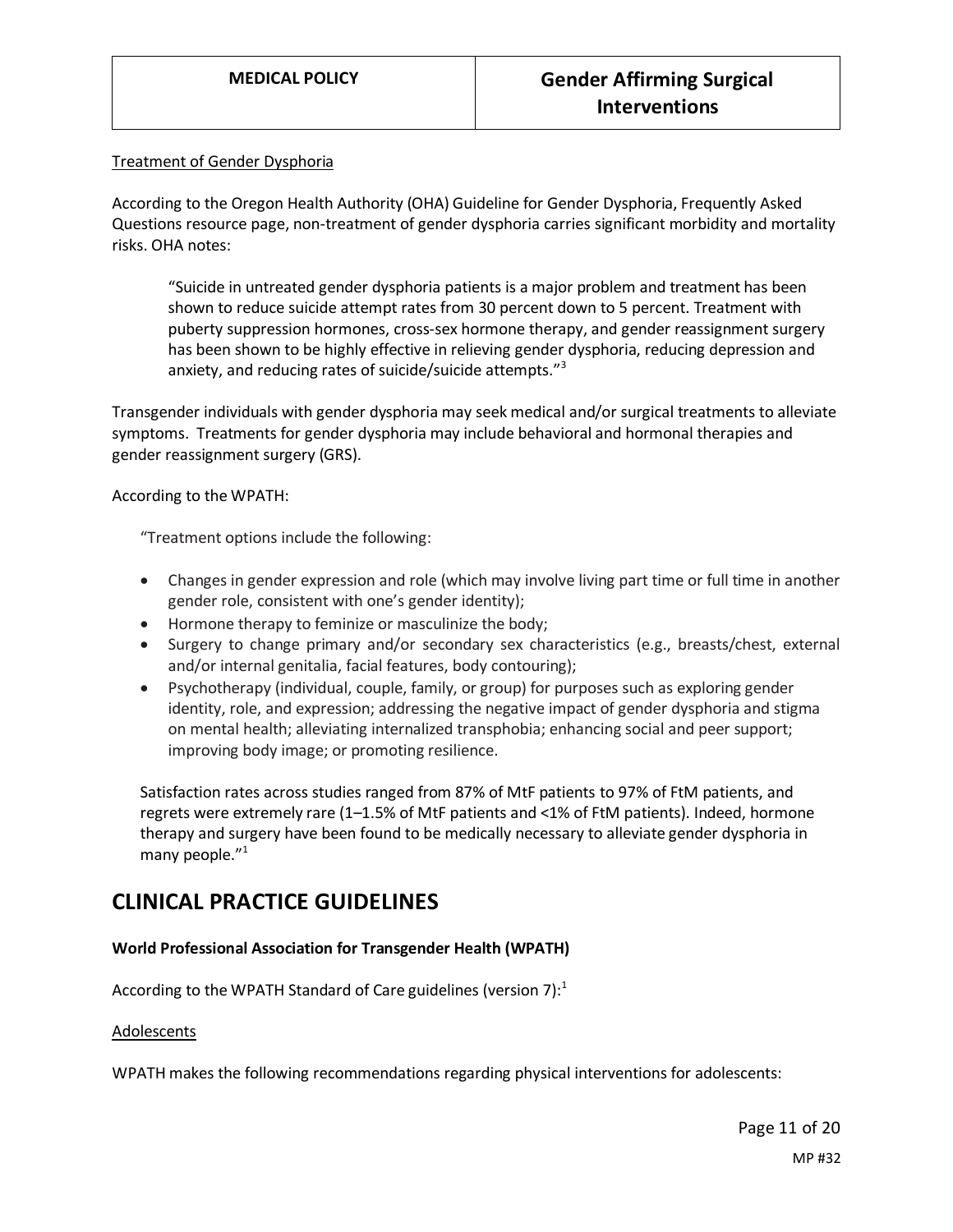"Physical interventions for adolescents fall into three categories or stages:

- 1. Fully reversible interventions. These involve the use of GnRH analogues to suppress estrogen or testosterone production and consequently delay the physical changes of puberty. Alternative treatment options include progestins (most commonly medroxyprogesterone) or other medications (such as spironolactone) that decrease the effects of androgens secreted by the testicles of adolescents who are not receiving GnRH analogues. Continuous oral contraceptives (or depot medroxyprogesterone) may be used to suppress menses.
- 2. Partially reversible interventions. These include hormone therapy to masculinize or feminize the body. Some hormone-induced changes may need reconstructive surgery to reverse the effect (e.g., gynecomastia caused by estrogens), while other changes are not reversible (e.g., deepening of the voice caused by testosterone).
- 3. Irreversible interventions. These are surgical procedures.

A staged process is recommended to keep options open through the first two stages.

#### *Regimens, Monitoring, and Risks for Puberty Suppression*

For puberty suppression, adolescents with male genitalia should be treated with GnRH analogues, which stop luteinizing hormone secretion and therefore testosterone secretion. Alternatively, they may be treated with progestins (such as medroxyprogesterone) or with other medications that block testosterone secretion and/or neutralize testosterone action. Adolescents with female genitalia should be treated with GnRH analogues, which stop the production of estrogens and progesterone. Alternatively, they may be treated with progestins (such as medroxyprogesterone). Continuous oral contraceptives (or depot medroxyprogesterone) may be used to suppress menses. In both groups of adolescents, use of GnRH analogues is the preferred treatment…

During pubertal suppression, an adolescent's physical development should be carefully monitored preferably by a pediatric endocrinologist—so that any necessary interventions can occur (e.g., to establish an adequate gender appropriate height, to improve iatrogenic low bone mineral density).

#### *Irreversible Interventions*

Genital surgery should not be carried out until (i) patients reach the legal age of majority to give consent for medical procedures in a given country, and (ii) patients have lived continuously for at least 12 months in the gender role that is congruent with their gender identity."  $^1$ 

#### Adults

WPATH makes the following recommendations regarding the competency of mental health professionals working with adults who present with gender dysphoria:

"The following are recommended minimum credentials for mental health professionals who work with adults presenting with gender dysphoria: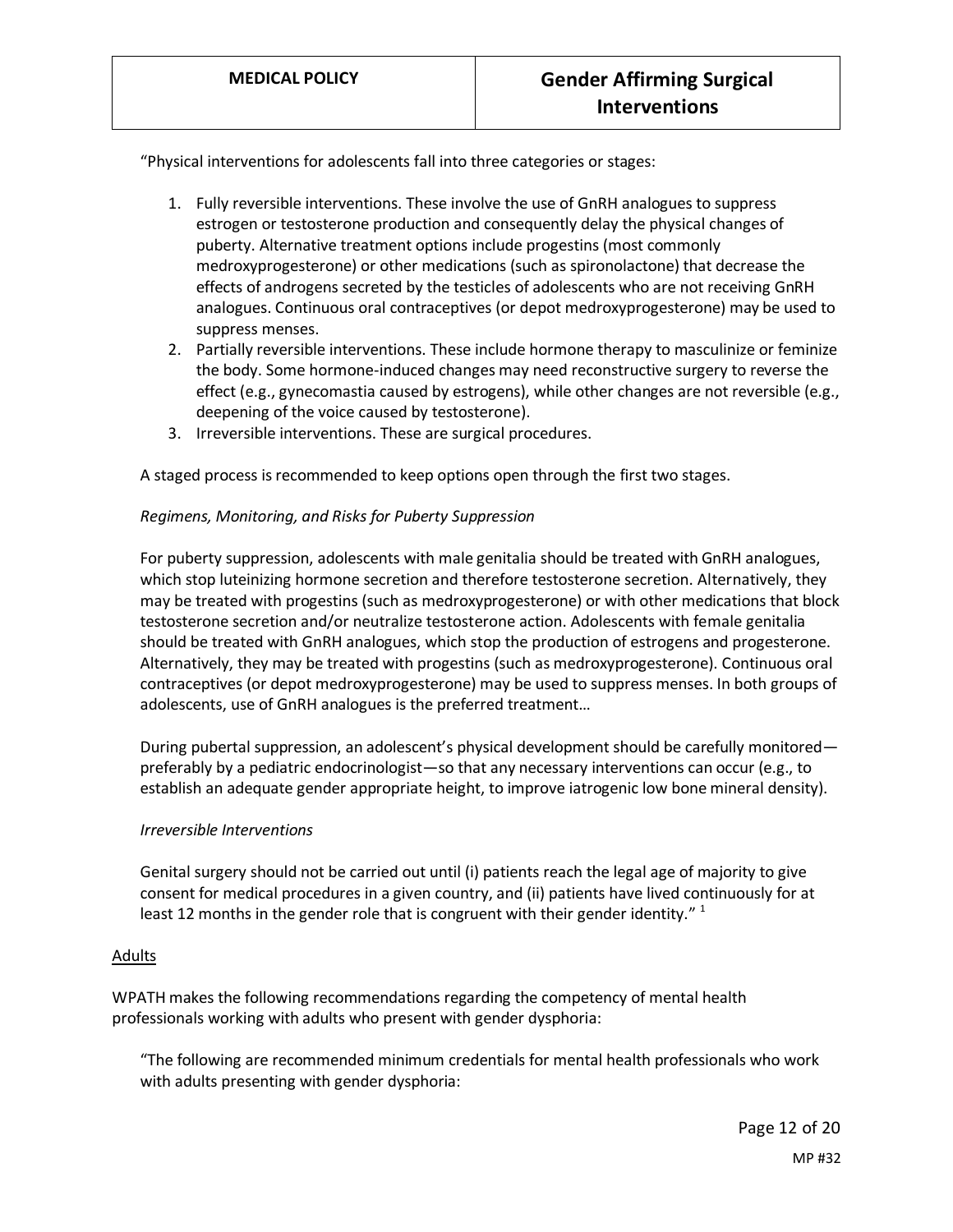- 1. A master's degree or its equivalent in a clinical behavioral science field. This degree, or a more advanced one, should be granted by an institution accredited by the appropriate national or regional accrediting board. The mental health professional should have documented credentials from a relevant licensing board or equivalent for that country.
- 2. Competence in using the Diagnostic Statistical Manual of Mental Disorders and/or the International Classification of Diseases for diagnostic purposes.
- 3. Ability to recognize and diagnose coexisting mental health concerns and to distinguish these from gender dysphoria.
- 4. Documented supervised training and competence in psychotherapy or counseling.
- 5. Knowledgeable about gender-nonconforming identities and expressions, and the assessment and treatment of gender dysphoria.
- 6. Continuing education in the assessment and treatment of gender dysphoria. This may include attending relevant professional meetings, workshops, or seminars; obtaining supervision from a mental health professional with relevant experience; or participating in research related to gender nonconformity and gender dysphoria.

#### *Referral for Surgery*

Surgical treatments for gender dysphoria can be initiated by a referral (one or two, depending on the type of surgery) from a qualified mental health professional. The mental health professional provides documentation—in the chart and/or referral letter—of the patient's personal and treatment history, progress, and eligibility. Mental health professionals who recommend surgery share the ethical and legal responsibility for that decision with the surgeon.

- One referral from a qualified mental health professional is needed for breast/chest surgery (e.g., mastectomy, chest reconstruction, or augmentation mammoplasty).
- Two referrals—from qualified mental health professionals who have independently assessed the patient—are needed for genital surgery (i.e., hysterectomy/salpingooophorectomy, orchiectomy, genital reconstructive surgeries). If the first referral is from the patient's psychotherapist, the second referral should be from a person who has only had an evaluative role with the patient. Two separate letters, or one letter signed by both (e.g., if practicing within the same clinic) may be sent."<sup>1</sup>

#### *Criteria for Hormone Therapy*

"The criteria for hormone therapy are as follows:

- 1. Persistent, well-documented gender dysphoria;
- 2. Capacity to make a fully informed decision and to consent for treatment;
- 3. Age of majority in a given country (if younger, follow the SOC outlined in section VI);
- 4. If significant medical or mental health concerns are present, they must be reasonably wellcontrolled."<sup>1</sup>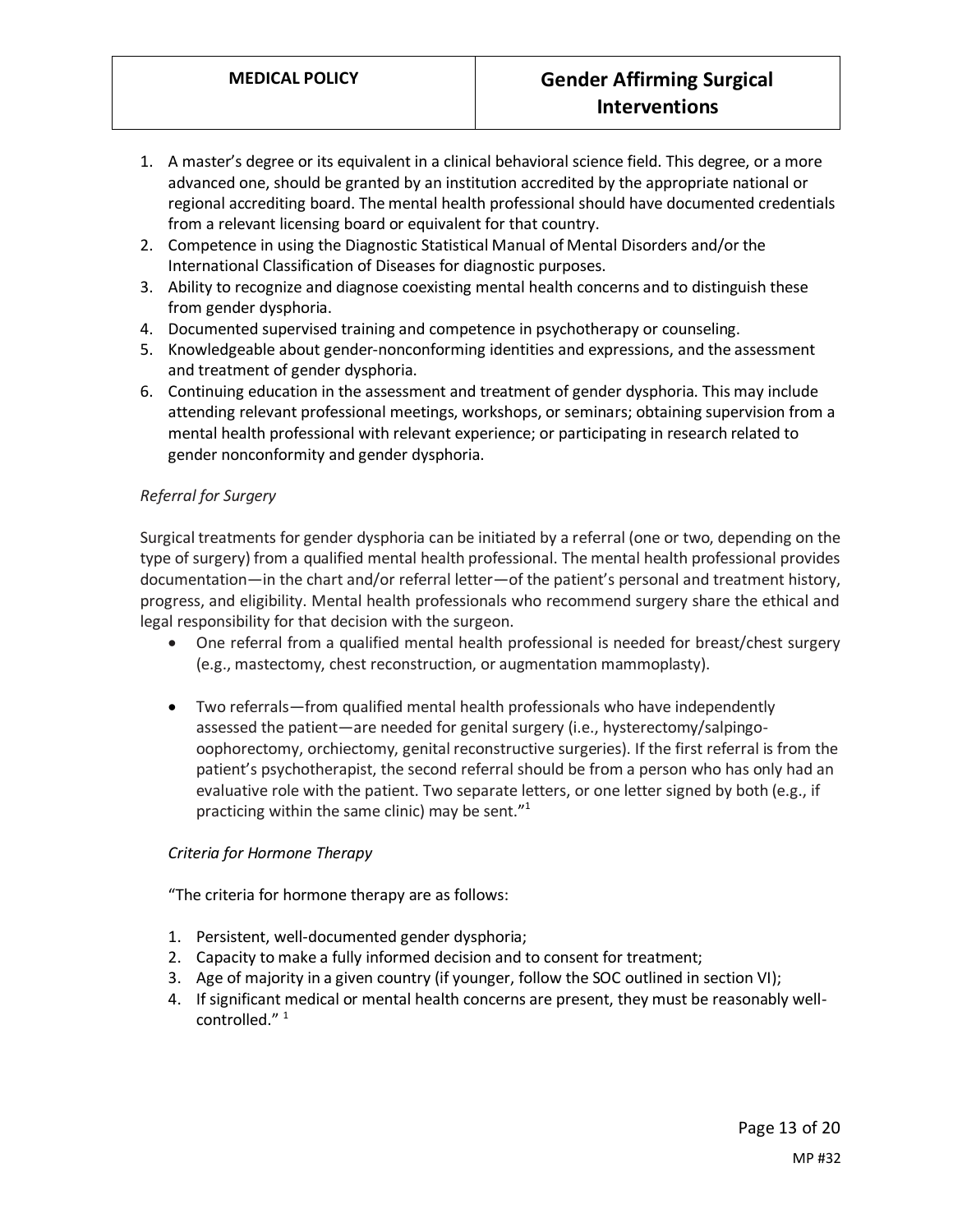#### *Reproductive Health*

WPATH SOC guidelines recommend health professionals, including mental health professionals, discuss reproductive options with patients prior to initiation of hormonal or surgical treatments for gender dysphoria. Discussions may include sperm-preservation, such as cryopreservation, in MtF patients and oocyte or embryo freezing in FtM patients. WPATH does not recommend reproductive preservation as a treatment of gender dysphoria, but rather, as an important consideration prior to recommended treatments for gender dysphoria.<sup>1</sup>

#### *Surgery*

WPATH SOC guidelines note, "(w)hile many transsexual, transgender, and gender-nonconforming individuals find comfort with their gender identity, role, and expression without surgery, for many others surgery is essential and medically necessary to alleviate their gender dysphoria."<sup>1</sup> In general, "Male-to-Female (MtF) Patient, Surgical Procedures May Include the Following:

- 1. Breast/chest surgery: augmentation mammoplasty (implants/lipofilling);
- 2. Genital surgery: penectomy, orchiectomy, vaginoplasty, clitoroplasty, vulvoplasty;
- 3. Nongenital, nonbreast surgical interventions: facial feminization surgery, liposuction, lipofilling, voice surgery, thyroid cartilage reduction, gluteal augmentation (implants/lipofilling), hair reconstruction, and various aesthetic procedures.

For the Female-to-Male (FtM) Patient, Surgical Procedures May Include the Following:

- 1. Breast/chest surgery: subcutaneous mastectomy, creation of a male chest;
- 2. Genital surgery: hysterectomy/salpingo-oophorectomy, reconstruction of the fixed part of the urethra, which can be combined with a metoidioplasty or with a phalloplasty (employing a pedicled or free vascularized flap), vaginectomy, scrotoplasty, and implantation of erection and/or testicular prostheses;
- 3. Nongenital, nonbreast surgical interventions: voice surgery (rare), liposuction, lipofilling, pectoral implants, and various aesthetic procedures." 1

WPATH also notes that for some surgical procedures, there is no clear distinction between what may be considered cosmetic versus medically necessary, stating:

"While most professionals agree that genital surgery and mastectomy cannot be considered purely cosmetic, opinions diverge as to what degree other surgical procedures (e.g., breast augmentation, facial feminization surgery) can be considered purely reconstructive."  $^1$ 

WPATH lists the following criteria for surgeries:

"Based on the available evidence and expert clinical consensus, different recommendations are made for different surgeries.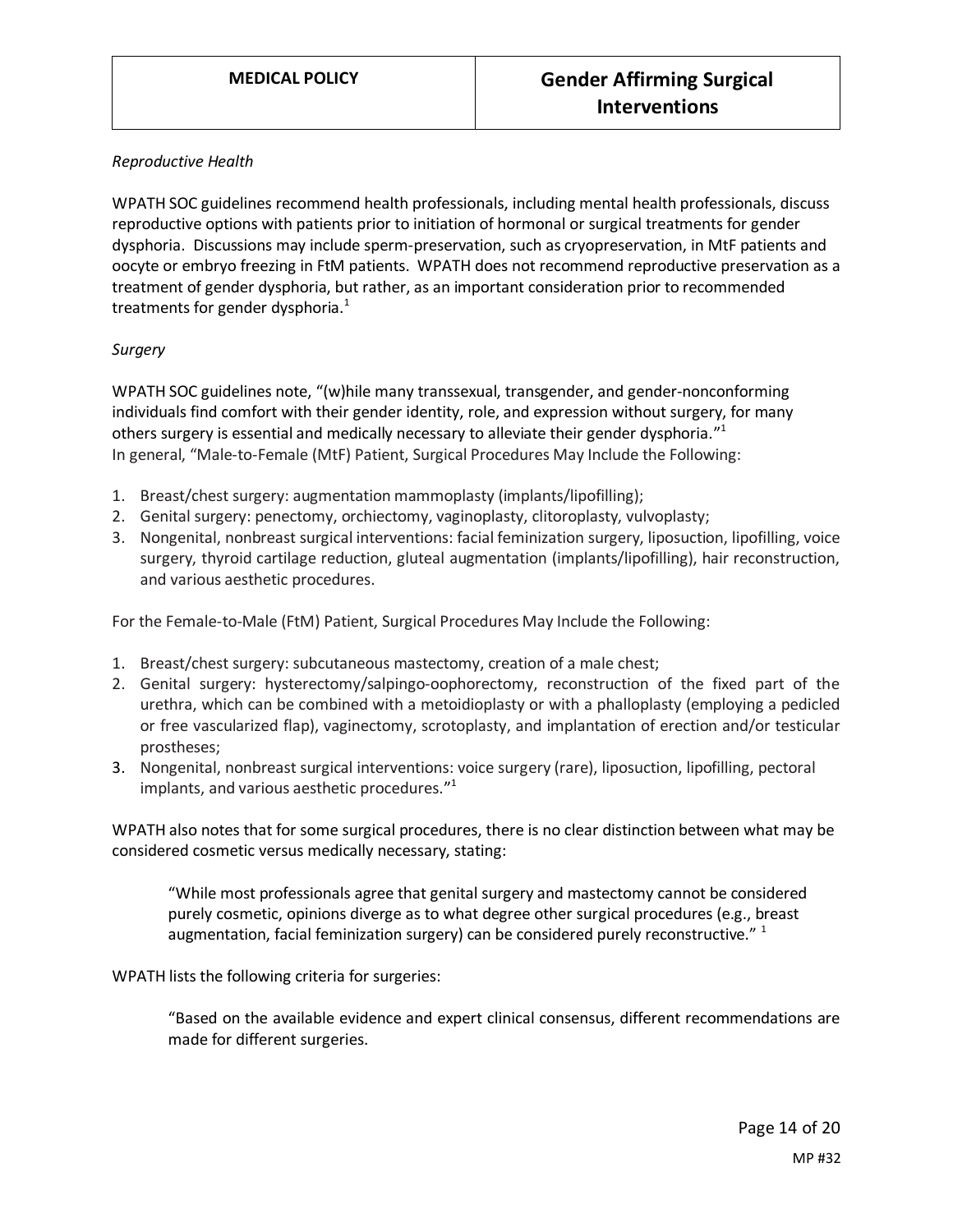The SOC do not specify an order in which different surgeries should occur. The number and sequence of surgical procedures may vary from patient to patient, according to their clinical needs.

- Criteria for Breast/Chest Surgery (One Referral)
	- $\circ$  Criteria for mastectomy and creation of a male chest in FtM patients:
		- 1. Persistent, well-documented gender dysphoria;
		- 2. Capacity to make a fully informed decision and to consent for treatment;
		- 3. Age of majority in a given country (if younger, follow the *SOC* for children and adolescents);
		- 4. If significant medical or mental health concerns are present, they must be reasonably well controlled.

Hormone therapy is not a prerequisite.

- o Criteria for breast augmentation (implants/lipofilling) in MtF patients:
	- 1. Persistent, well-documented gender dysphoria;
	- 2. Capacity to make a fully informed decision and to consent for treatment;
	- 3. Age of majority in a given country (if younger, follow the *SOC* for children and adolescents);
	- 4. If significant medical or mental health concerns are present, they must be reasonably well controlled.

Although not an explicit criterion, it is recommended that MtF patients undergo feminizing hormone therapy (minimum 12 months) prior to breast augmentation surgery. The purpose is to maximize breast growth in order to obtain better surgical (aesthetic) results.

• Criteria for Genital Surgery (Two Referrals)

The criteria for genital surgery are specific to the type of surgery being requested.

- o Criteria for hysterectomy and salpingo-oophorectomy in FtM patients and for orchiectomy in MtF patients:
	- 1. Persistent, well-documented gender dysphoria;
	- 2. Capacity to make a fully informed decision and to consent for treatment;
	- 3. Age of majority in a given country;
	- 4. If significant medical or mental health concerns are present, they must be well controlled.
	- 5. 12 continuous months of hormone therapy as appropriate to the patient's gender goals (unless hormones are not clinically indicated for the individual).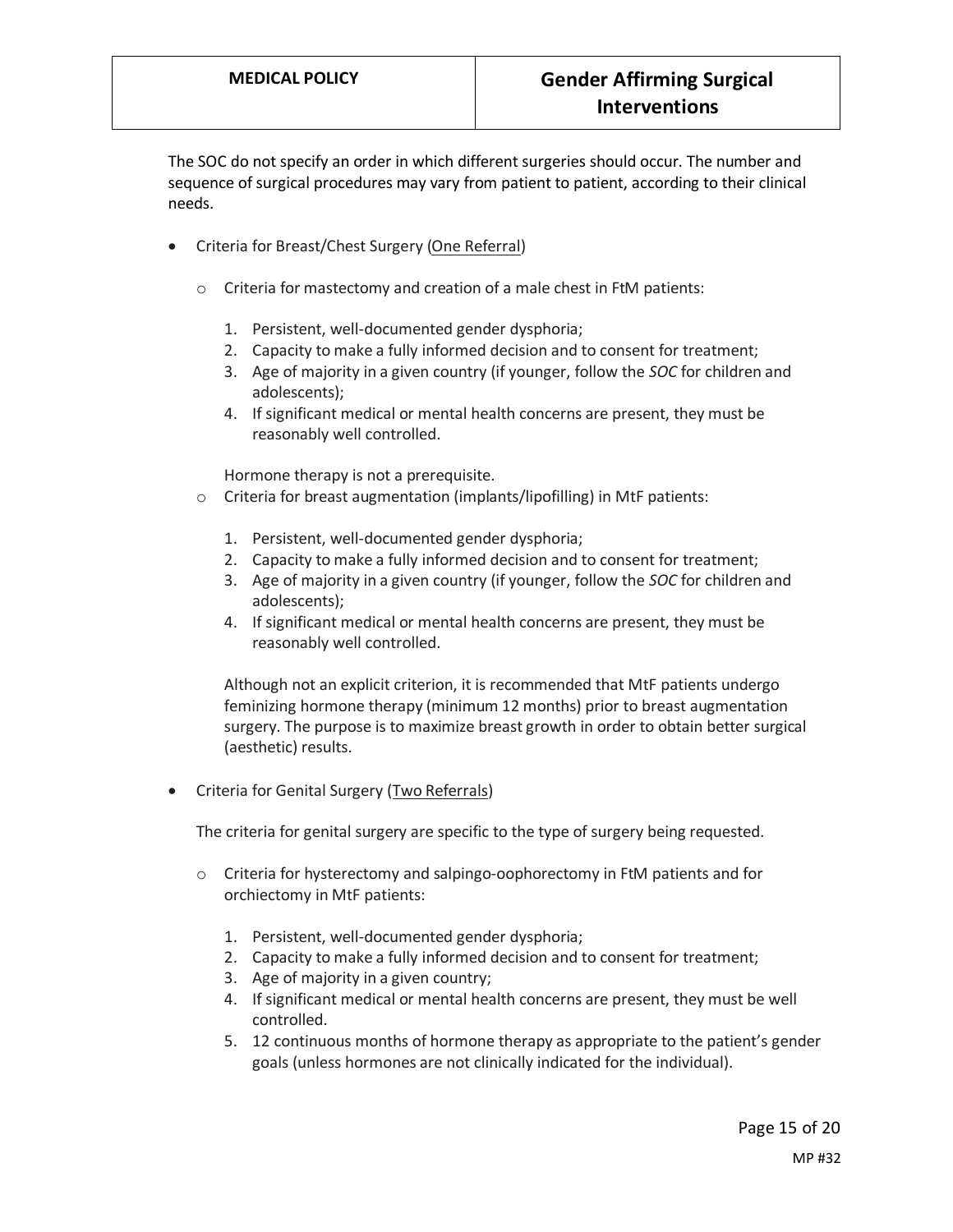The aim of hormone therapy prior to gonadectomy is primarily to introduce a period of reversible estrogen or testosterone suppression, before the patient undergoes irreversible surgical intervention.

These criteria do not apply to patients who are having these procedures for medical indications other than gender dysphoria.

- o Criteria for metoidioplasty or phalloplasty in FtM patients and for vaginoplasty in MtF patients:
	- 1. Persistent, well-documented gender dysphoria;
	- 2. Capacity to make a fully informed decision and to consent for treatment;
	- 3. Age of majority in a given country;
	- 4. If significant medical or mental health concerns are present, they must be well controlled;
	- 5. 12 continuous months of hormone therapy as appropriate to the patient's gender goals (unless hormones are not clinically indicated for the individual).
	- 6. 12 continuous months of living in a gender role that is congruent with their gender identity.

Although not an explicit criterion, it is recommended that these patients also have regular visits with a mental health or other medical professional.

Rationale for a preoperative, 12-month experience of living in an identity-congruent gender role:

The criterion noted above for some types of genital surgeries—i.e., that patients engage in 12 continuous months of living in a gender role that is congruent with their gender identity—is based on expert clinical consensus that this experience provides ample opportunity for patients to experience and socially adjust in their desired gender role, before undergoing irreversible surgery.

The duration of 12 months allows for a range of different life experiences and events that may occur throughout the year (e.g., family events, holidays, vacations, season-specific work or school experiences). During this time, patients should present consistently, on a day-to-day basis and across all settings of life, in their desired gender role. This includes coming out to partners, family, friends, and community members (e.g., at school, work, other settings).

#### *Other Surgeries*

Other surgeries for assisting in body feminization include reduction thyroid chondroplasty (reduction of the Adam's apple), voice modification surgery, suction-assisted lipoplasty (contour modeling) of the waist, rhinoplasty (nose correction), facial bone reduction, face-lift, and blepharoplasty (rejuvenation of the eyelid). Other surgeries for assisting in body masculinization include liposuction, lipofilling, and pectoral implants. Voice surgery to obtain a deeper voice is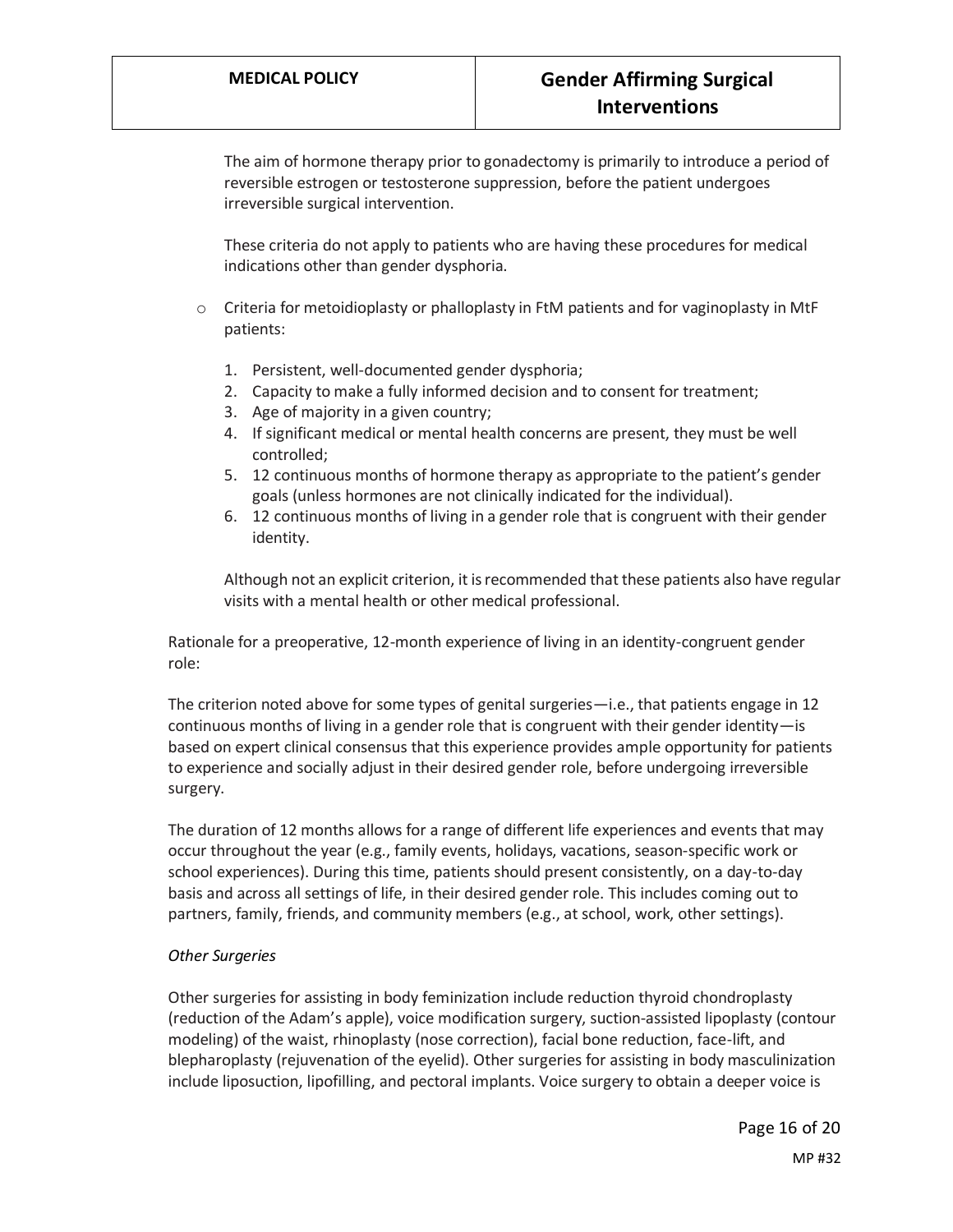rare but may be recommended in some cases, such as when hormone therapy has been ineffective.

Although these surgeries do not require referral by mental health professionals, such professionals can play an important role in assisting clients in making a fully informed decision about the timing and implications of such procedures in the context of the social transition.

Although most of these procedures are generally labeled "purely aesthetic," these same operations in an individual with severe gender dysphoria can be considered medically necessary, depending on the unique clinical situation of a given patient's condition and life situation. This ambiguity reflects reality in clinical situations, and allows for individual decisions as to the need and desirability of these procedures."<sup>1</sup>

# **CENTERS FOR MEDICARE & MEDICAID (CMS)**

In 2016, CMS published a National Coverage Determination (NCD) regarding Gender Dysphoria and Gender Reassignment Surgery (140.9), which stated:

"The Centers for Medicare & Medicaid Coverage (CMS) conducted a National Coverage Analysis that focused on the topic of gender reassignment surgery. Effective August 30, 2016, after examining the medical evidence, CMS determined that no national coverage determination (NCD) is appropriate at this time for gender reassignment surgery for Medicare beneficiaries with gender dysphoria. In the absence of an NCD, coverage determinations for gender reassignment surgery, under section 1862(a)(1)(A) of the Social Security Act (the Act) and any other relevant statutory requirements, will continue to be made by the local Medicare Administrative Contractors (MACs) on a case-by-case basis."<sup>4</sup>

# **OREGON HEALTH AUTHORITY**

According to the Oregon Health Authority (OHA) Health Evidence Review Commission current prioritized list, treatment for gender dysphoria is a covered service when specific criteria are met. The prioritized list states:

"Hormone treatment with GnRH analogues for delaying the onset of puberty and/or continued pubertal development is included…for gender questioning children and adolescents. This therapy should be initiated at the first physical changes of puberty, confirmed by pubertal levels of estradiol or testosterone, but no earlier than Tanner stages 2-3. Prior to initiation of puberty suppression therapy, adolescents must fulfill eligibility and readiness criteria and must have a comprehensive mental health evaluation. Ongoing psychological care is strongly encouraged for continued puberty suppression therapy.

Cross-sex hormone therapy is included on this line for treatment of adolescents and adults with gender dysphoria who meet appropriate eligibility and readiness criteria. To qualify for cross-sex hormone therapy, the patient must:

A. have persistent, well-documented gender dysphoria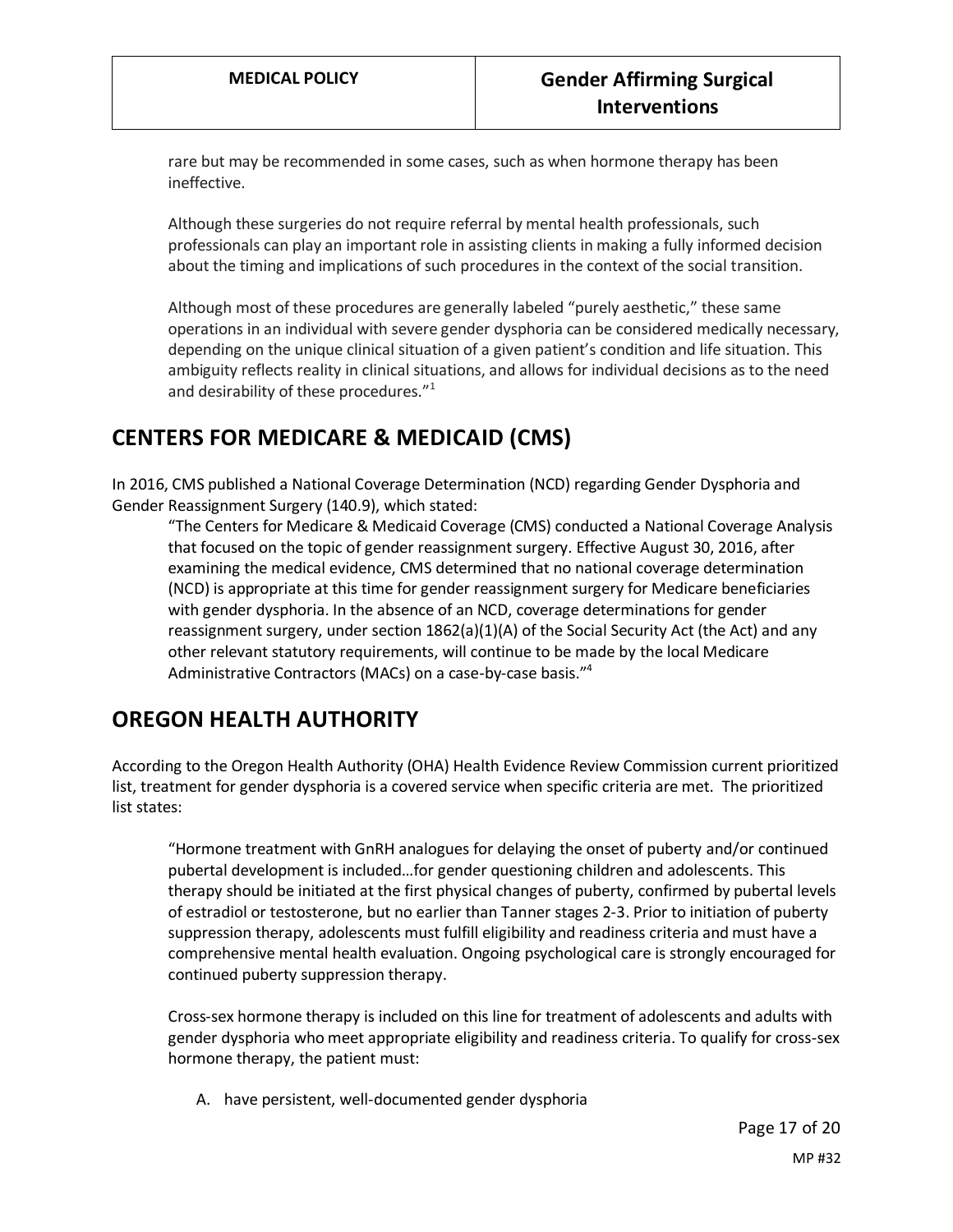- B. have the capacity to make a fully informed decision and to give consent for treatment
- C. have any significant medical or mental health concerns reasonably well controlled
- D. have a comprehensive mental health evaluation provided in accordance with Version 7 of the World Professional Association for Transgender Health (WPATH) Standards of Care (www.wpath.org).

Sex reassignment surgery is included for patients who are sufficiently physically fit and meet eligibility criteria. To qualify for surgery, the patient must:

- A. have persistent, well documented gender dysphoria
- B. for genital surgeries, have completed twelve months of continuous hormone therapy as appropriate to the member's gender goals unless hormones are not clinically indicated for the individual
- C. have completed twelve months of living in a gender role that is congruent with their gender identity unless a medical and a mental health professional both determine that this requirement is not safe for the patient
- D. have the capacity to make a fully informed decision and to give consent for treatment
- E. have any significant medical or mental health concerns reasonably well controlled
- F. for breast/chest surgeries, have one referral from a mental health professional provided in accordance with version 7 of the WPATH Standards of Care.
- G. For genital surgeries, have two referrals from mental health professionals provided in accordance with version 7 of the WPATH Standards of Care.

Electrolysis (CPT 17380) and laser hair removal are only included…as part of pre-surgical preparation for chest or genital surgical procedures also included on this line. These procedures are not included on this line for facial or other cosmetic procedures or as pre-surgical preparation for a procedure not included on this line.

Mammoplasty (CPT 19316, 19325, 19340, 19342, 19350) is only included…when 12 continuous months of hormonal (estrogen) therapy has failed to result in breast tissue growth of Tanner Stage 5 on the puberty scale OR there is any contraindication to, intolerance of or patient refusal of hormonal therapy.

Revisions to surgeries for the treatment of gender dysphoria are only covered in cases where the revision is required to address complications of the surgery (wound dehiscence, fistula, chronic pain directly related to the surgery, etc.). Revisions are not covered solely for cosmetic issues.

Pelvic physical therapy (CPT 97001, 97001, 97110, 97140, and 97530) is included…only for preand post-operative therapy related to genital surgeries…"<sup>5</sup>

### **INSTRUCTIONS FOR USE**

Company Medical Policies serve as guidance for the administration of plan benefits. Medical policies do not constitute medical advice nor a guarantee of coverage. Company Medical Policies are reviewed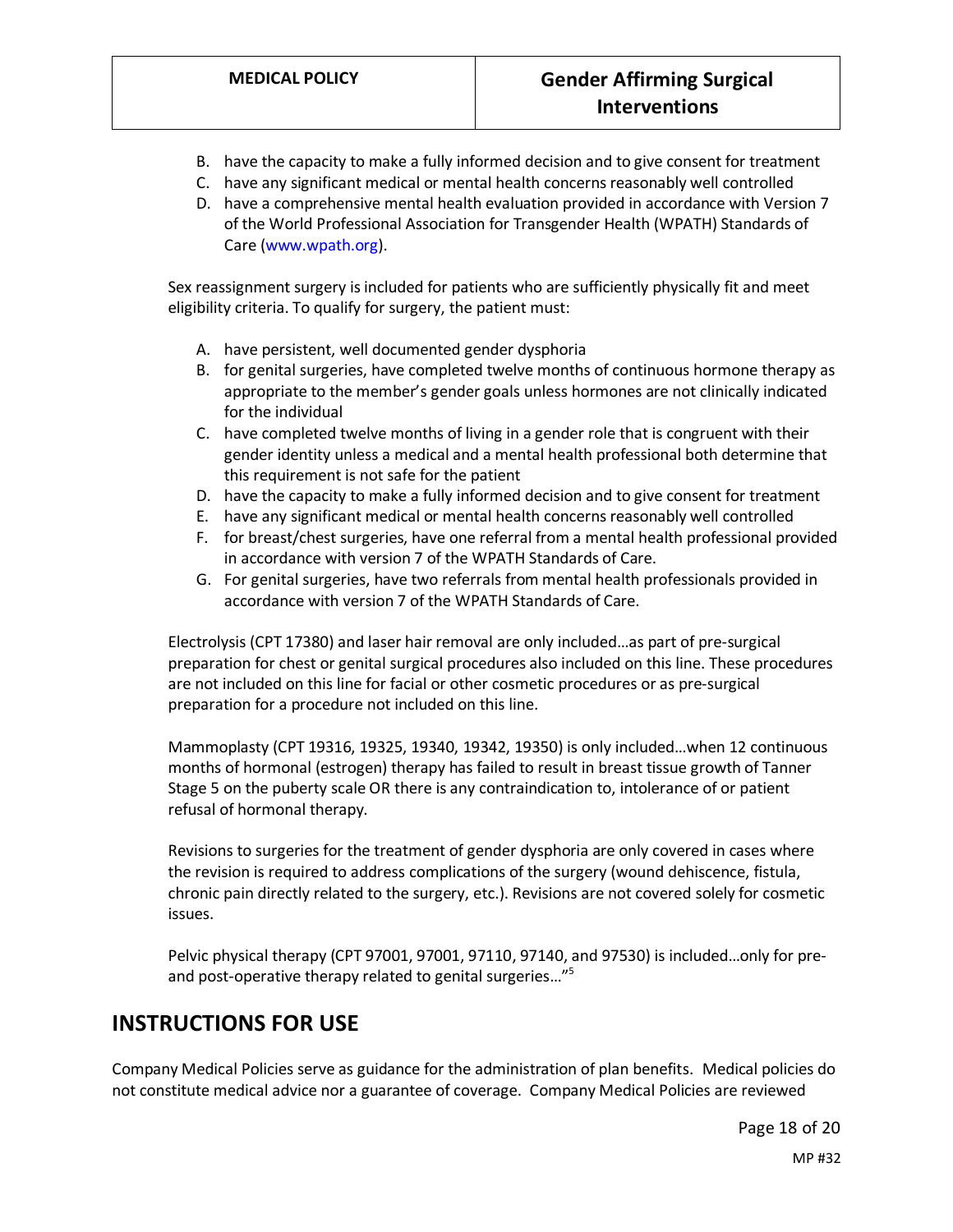annually and are based upon published, peer-reviewed scientific evidence and evidence-based clinical practice guidelines that are available as of the last policy update. The Companies reserve the right to determine the application of Medical Policies and make revisions to Medical Policies at any time. Providers will be given at least 60-days' notice of policy changes that are restrictive in nature.

The scope and availability of all plan benefits are determined in accordance with the applicable coverage agreement. Any conflict or variance between the terms of the coverage agreement and Company Medical Policy will be resolved in favor of the coverage agreement.

# **REGULATORY STATUS**

#### Mental Health Parity Statement

Coverage decisions are made on the basis of individualized determinations of medical necessity and the experimental or investigational character of the treatment in the individual case. In cases where medical necessity is not established by policy for specific treatment modalities, evidence not previously considered regarding the efficacy of the modality that is presented shall be given consideration to determine if the policy represents current standards of care.

## **MEDICAL POLICY CROSS REFERENCES**

- Cosmetic and Reconstructive Procedures (All Lines of Business Except Medicare)
- Cosmetic and Reconstructive Procedures (Medicare Only)
- Autologous Fat Transfer
- Breast Reconstruction
- Eye: Blepharoplasty, Blepharoptosis Repair, and Brow Lift (All Lines of Business Except Medicare)
- Eye: Blepharoplasty, Blepharoptosis Repair, and Brow Lift (Medicare Only)
- Rhinoplasty
- Surgical Treatment for Skin Redundancy (All Lines of Business Except Medicare)
- Surgical Treatment for Skin Redundancy (Medicare Only)

# **REFERENCES**

- 1. World Professional Association for Transgender Health. Standards of Care for the Health of Transsexual, Transgender, and Gender Nonconforming People. [https://www.wpath.org/media/cms/Documents/SOC%20v7/Standards%20of%20Care%20V7%2](https://www.wpath.org/media/cms/Documents/SOC%20v7/Standards%20of%20Care%20V7%20-%202011%20WPATH.pdf?_t=1604581968) [0-%202011%20WPATH.pdf?\\_t=1604581968.](https://www.wpath.org/media/cms/Documents/SOC%20v7/Standards%20of%20Care%20V7%20-%202011%20WPATH.pdf?_t=1604581968) Accessed 1/21/2022.
- 2. American Psychological Association. Transgender People, Gender Identity and Gender Expression. [https://www.apa.org/topics/lgbt/transgender.](https://www.apa.org/topics/lgbt/transgender) Accessed 2/18/2022.
- 3. Basic Rights Oregon. Oregon Health Plan Coverage of Gender Dysphoria: Frequently Asked Questions for Current or Future Clients[. https://www.basicrights.org/wp](https://www.basicrights.org/wp-content/uploads/2021/03/OHP_FAQ_For_Individuals_Mar_2021-revision-1.pdf)[content/uploads/2021/03/OHP\\_FAQ\\_For\\_Individuals\\_Mar\\_2021-revision-1.pdf.](https://www.basicrights.org/wp-content/uploads/2021/03/OHP_FAQ_For_Individuals_Mar_2021-revision-1.pdf) Published 2017. Accessed 1/21/2022.